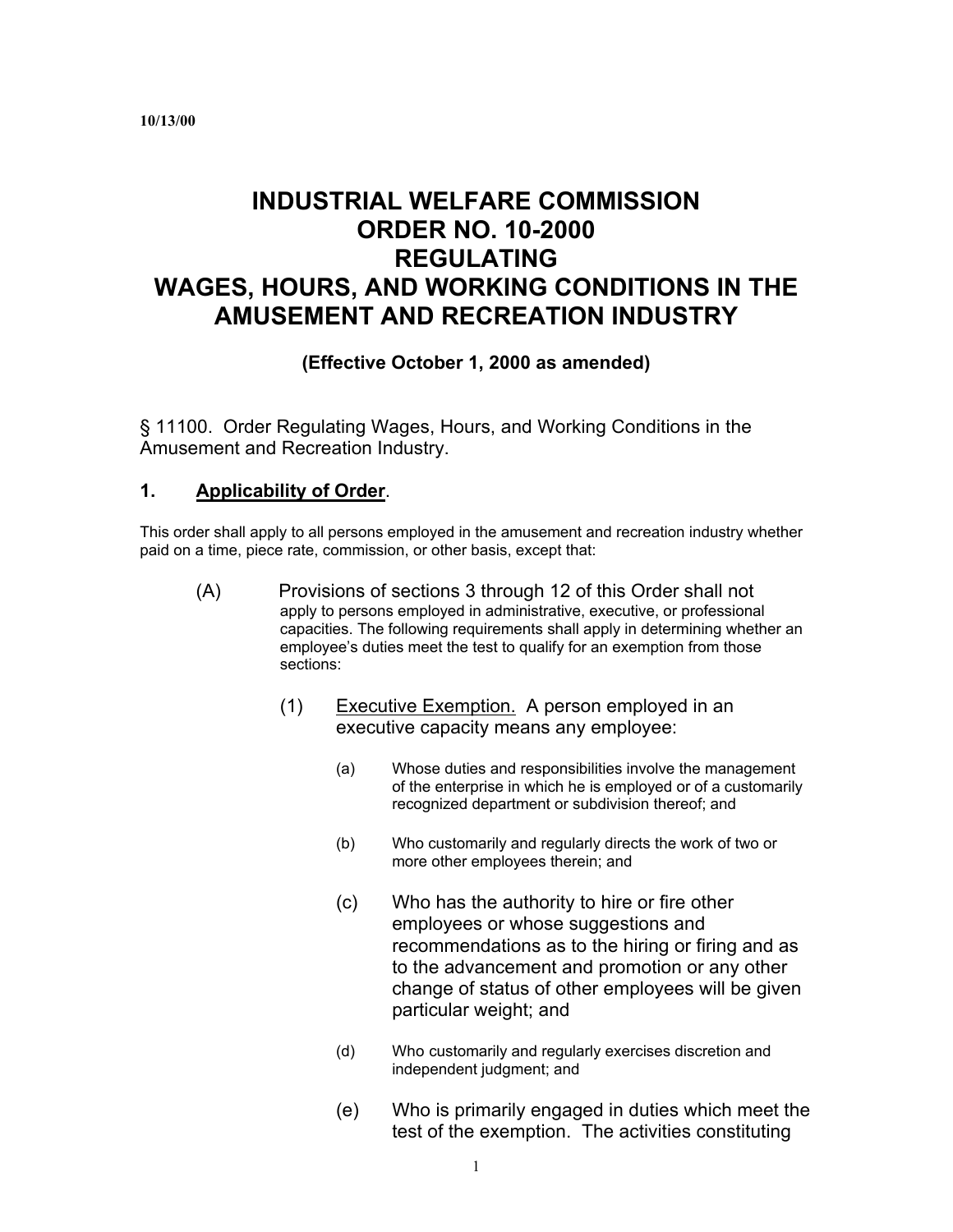exempt work and non-exempt work shall be construed in the same manner as such items are construed in the following regulations under the Fair Labor Standards Act effective as of the date of this order: 29 C.F.R. §§ 541.102, 541.104-111, 541.115-116. Exempt work shall include, for example, all work that is directly and closely related to exempt work and work which is properly viewed as a means for carrying out exempt functions. The work actually performed by the employee during the course of the work week must, first and foremost, be examined and the amount of time the employee spends on such work, together with the employer's realistic expectations and the realistic requirements of the job, shall be considered in determining whether the employee satisfies this requirement.

- (f) Such an employee must also earn a monthly salary equivalent to no less than two times the state minimum wage for full-time employment. Full-time employment is defined in Labor Code § 515(c) as 40 hours per week.
- (2) Administrative Exemption. A person employed in an administrative capacity means any employee:
	- (a) Whose duties and responsibilities involve either:
		- (1) The performance of office or non-manual work directly related to management policies or general business operations of his employer or his employer's customers, or
		- (2) The performance of functions in the administration of a school system, or educational establishment or institution, or of a department of subdivision thereof, in work directly related to the academic instruction or training carried on therein; and
	- (b) Who customarily and regularly exercises discretion and independent judgment; and
- (c) (1) Who regularly and directly assists a proprietor, or an employee employed in a bona fide executive or administrative capacity (as such terms are defined for purposes of this section), or
	- (2) who performs under only general supervision work along specialized or technical lines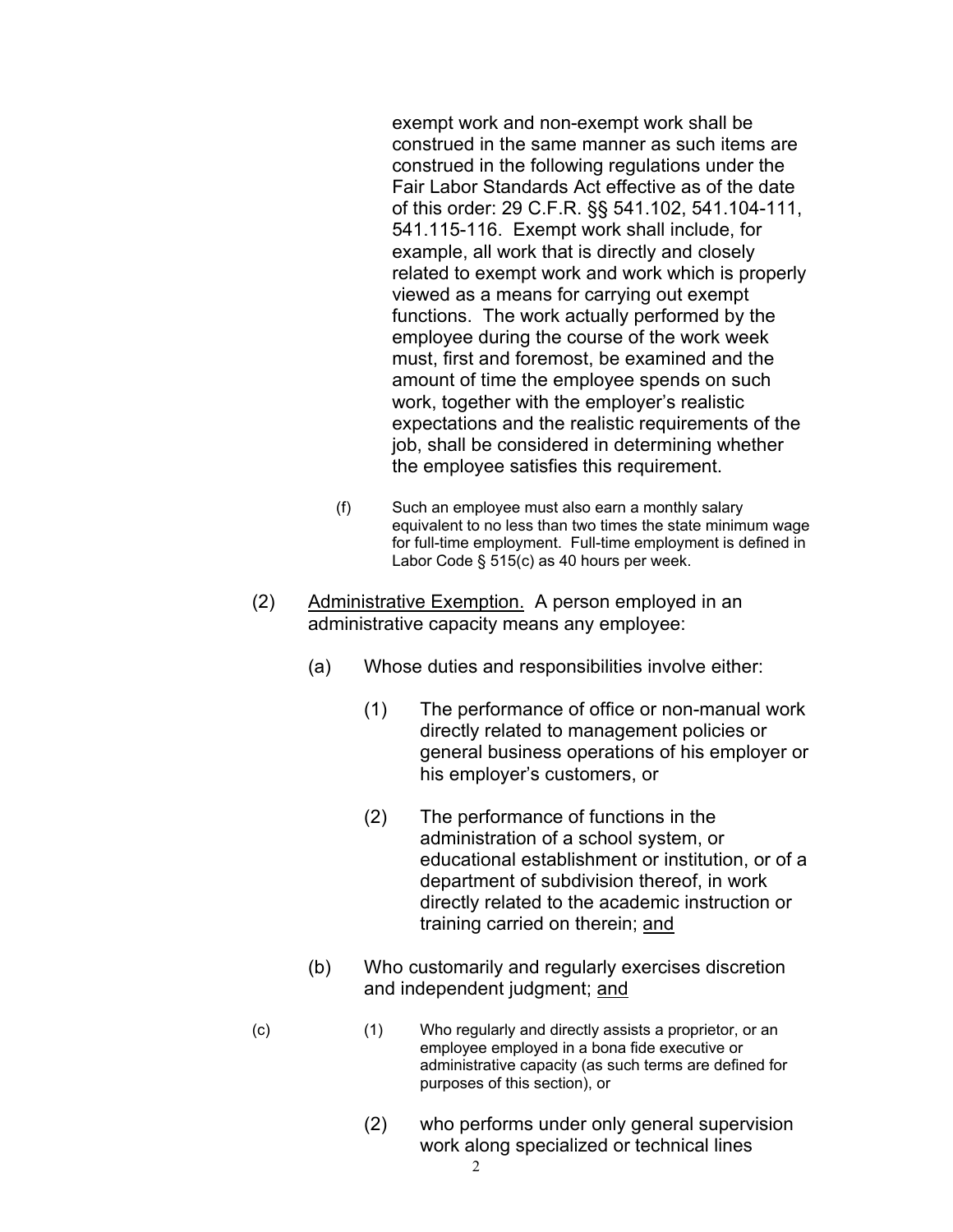requiring special training, experience, or knowledge, or

- (3) who executes under only general supervision special assignments and tasks, and
- (d) Who is primarily engaged in duties which meet the test of the exemption. The activities constituting exempt work and non-exempt work shall be construed in the same manner as such terms are construed in the following regulations under the Fair Labor Standards Act effective as of the date of this order: 29 C.F.R. §§ 541.201-205, 541.207-208, 541.210, 541.215. Exempt work shall include, for example, all work that is directly and closely related to exempt work and work which is properly viewed as a means for carrying out exempt functions. The work actually performed by the employee during the course of the work week must, first and foremost, be examined and the amount of time the employee spends on such work, together with the employer's realistic expectations and the realistic requirements of the job, shall be considered in determining whether the employee satisfies this requirement.
- (e) Such employee must also earn a monthly salary equivalent to no less than two times the state minimum wage for full-time employment. Full –time employment is defined in Labor Code § 515(c) as 40 hours per week.
- (3) Professional Exemption. A person employed in a professional capacity means any employee who meets all of the following requirements:
- (a) (1) Who is licensed or certified by the State of California and is primarily engaged in the practice of one of the following recognized professions: law, medicine, dentistry, optometry, architecture, engineering, teaching, or accounting; or
	- (2) Who is primarily engaged in an occupation commonly recognized as a learned or artistic profession. For the purposes of this subsection, "learned or artistic profession" means an employee who is primarily engaged in the performance of: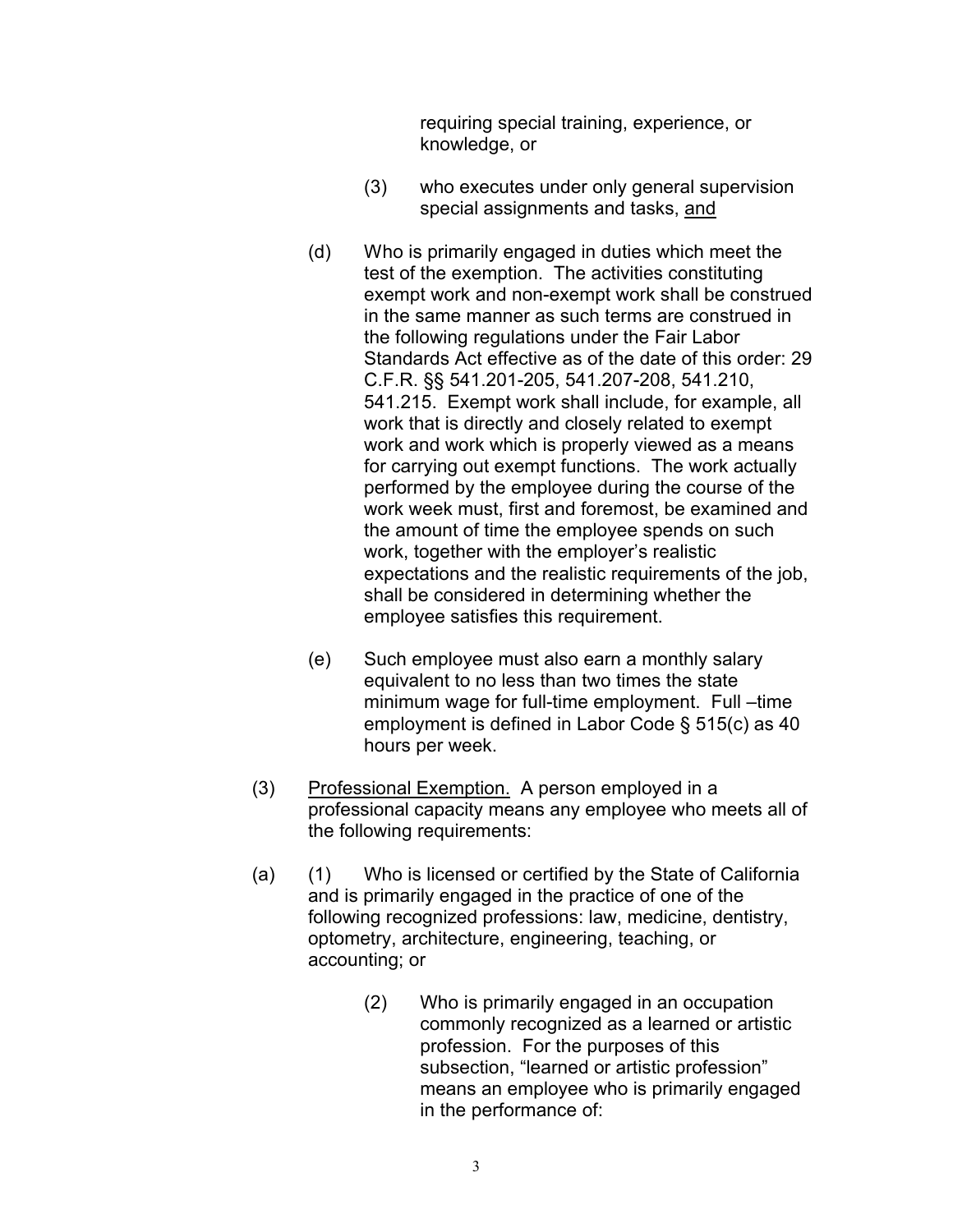- (i) Work requiring knowledge of an advanced type in a field or science or learning customarily acquired by a prolonged course of specialized intellectual instruction and study, as distinguished from a general academic education and from an apprenticeship, and from training in the performance of routine mental, manual, or physical processes, or work that is an essential part of or necessarily incident to any of the above work; or
- (ii) Work that is original and creative in character in a recognized field of artistic endeavor (as opposed to work which can be produced by a person endowed with general manual or intellectual ability and training), and the result of which depends primarily on the invention, imagination, or talent of the employee or work that is an essential part of or necessarily incident to any of the above work; and
- (iii) Whose work is predominantly intellectual and varied in character (as opposed to routine mental, manual, mechanical, or physical work) and is of such character that the output produced or the result accomplished cannot be standardized in relation to a given period of time.
- (b) Who customarily and regularly exercises discretion and independent judgment in the performance of duties set forth in paragraph (a).
- (c) Who earns a monthly salary equivalent to no less than two times the state minimum wage for full-time employment. Full-time employment is defined in Labor Code §515 (c) as 40 hours per week.
- (d) Subsection  $(a)(2)$  above is intended to be construed in accordance with the following provisions of federal law as they existed as of the date of this Wage Order: 29 C.F.R. §§ 541.207, 541.301(a)-(d), 541.302, 541.306, 541.307, 541.308, and 541.310.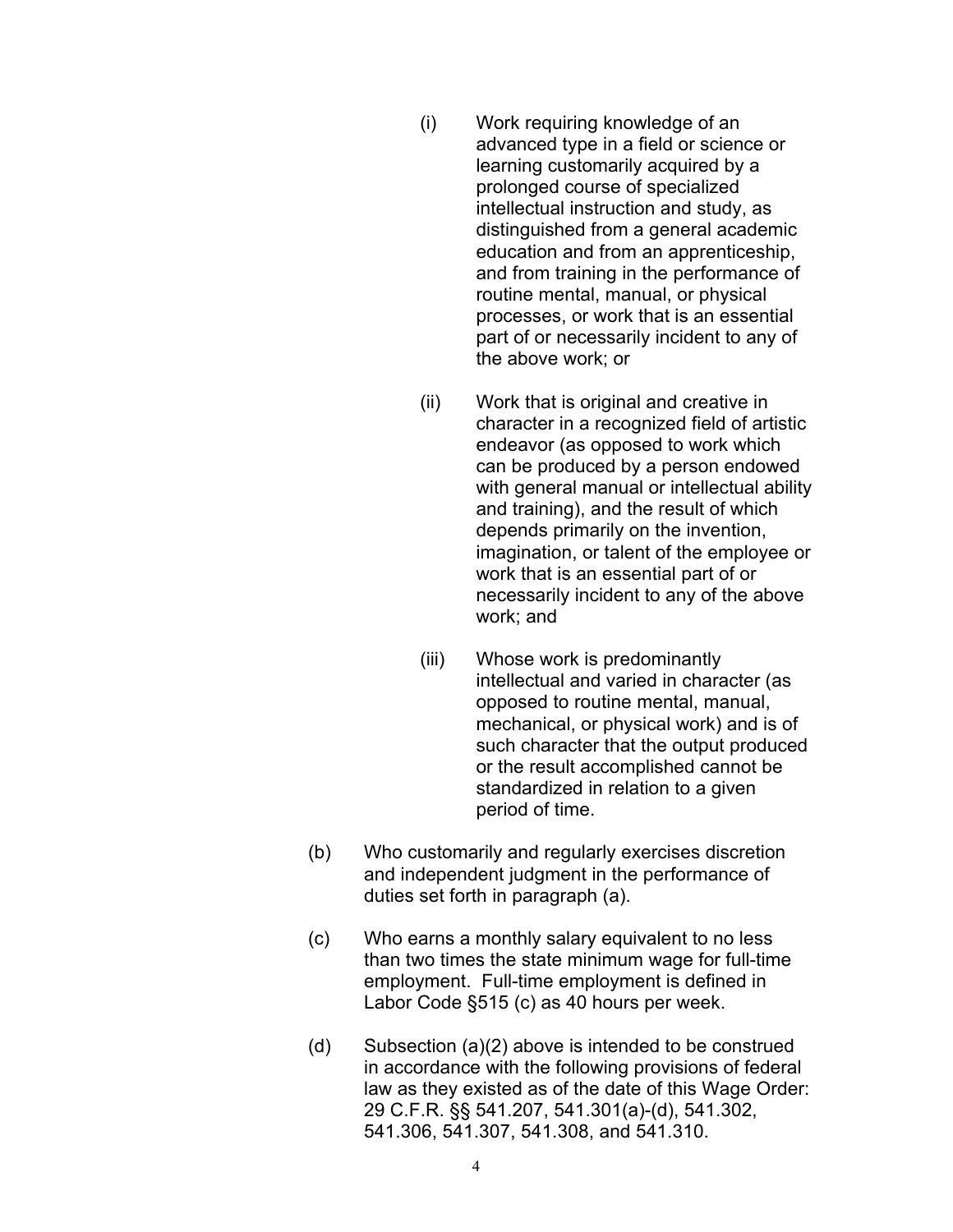- (e) Notwithstanding the provisions of this subsection, pharmacists employed to engage in the practice of pharmacy, and registered nurses employed to engage in the practice of nursing, shall not be considered exempt professional employees, nor shall they be considered exempt from coverage for the purposes of this subsection unless they individually meet the criteria established for exemption as executive or administrative employees.
- (f) The provisions of this Order shall apply to all employees employed by any employer operating a business at a horse racing facility, including stable employees. Stable employees include, but are not limited to grooms, hotwalkers, exercise workers, and any other employees engaged in the raising, feeding, or management of racehorses, employed by a trainer at a racetrack or other non-farm training facility.
- (g) Subsection (e) above, shall not apply to the following advanced practice nurses:
	- (1) Certified nurse midwives who are primarily engaged in performing duties for which certification is required pursuant to Article 2.5 (commencing with Section 2746) of Chapter 6 of Division 2 of the Business and Professions Code.
	- (2) Certified nurse anesthetists who are primarily engaged in performing duties for which certification is required pursuant to Article 7 (commencing with Section 2825) of Chapter 6 of Division 2 of the Business and Professions Code.
	- (3) Certified nurse practitioners who are primarily engaged in performing duties for which certification is required pursuant to Article 8 (commencing with Section 2834) of Chapter 6 of Division 2 of the Business and Professions Code.
	- (4) Nothing in this paragraph shall exempt the occupations set forth in subparagraphs (1), (2), and (3) from meeting the requirements of subsection  $1(A)(3)(a) - (c)$ , above.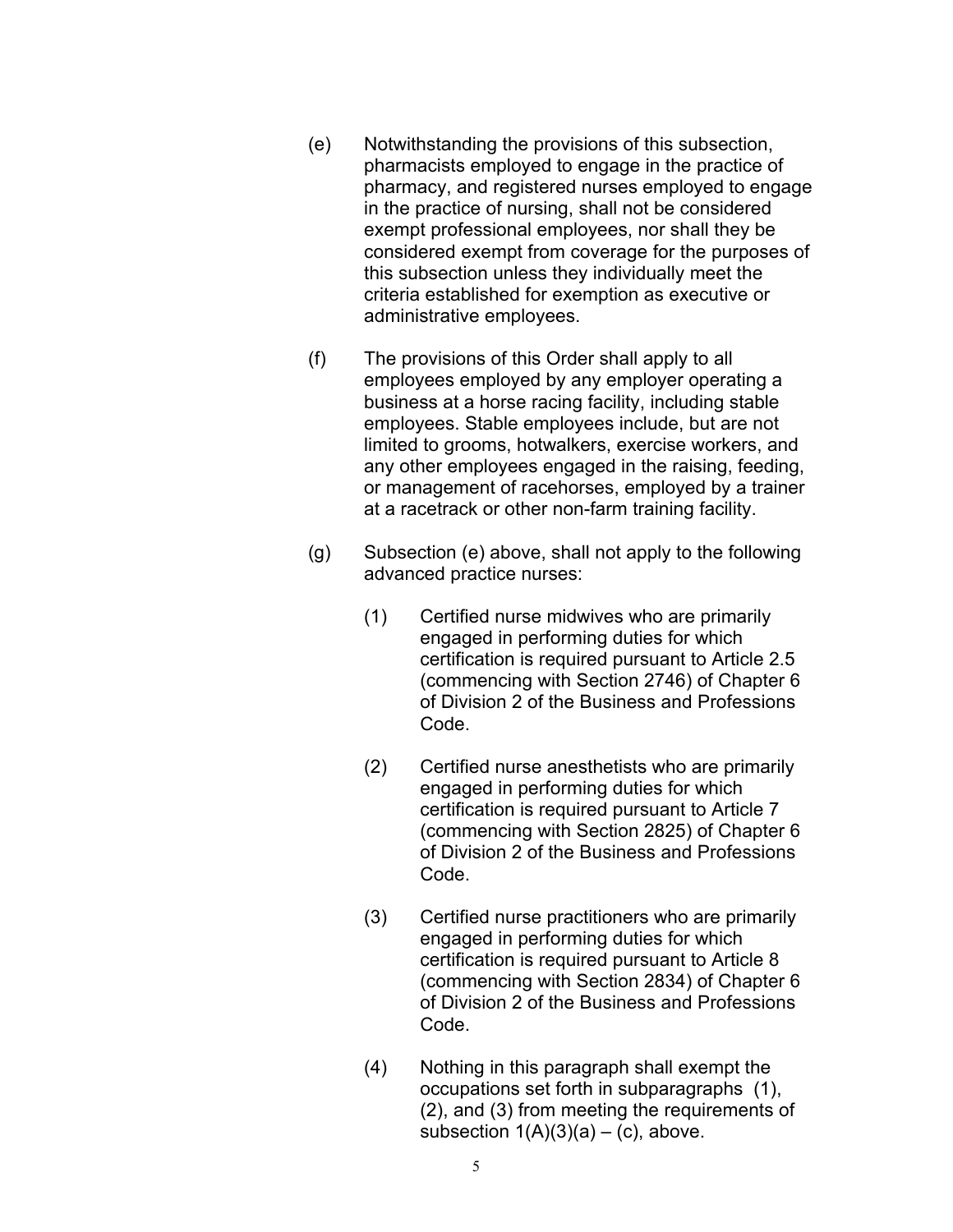- $(h)$  Except as provided in subsection  $(g)$ , an employee in the computer software field shall be exempt, if all of the following apply:
- (1) The employee is primarily engaged in work that is intellectual or creative and that requires the exercise of discretion and independent judgment, and the employee is primarily engaged in duties that consist of one or more of the following:
	- (i) The application of systems analysis techniques and procedures, including consulting with users, to determine hardware, software, or system functional specifications.
	- (ii) The design, development, documentation, analysis, creation, testing, or modification of computer systems or programs, including prototypes, based on and related to, user or system design specifications.
	- (iii) The documentation, testing, creation, or modification of computer programs related to the design of software or hardware for computer operating systems.
- (2) The employee is highly skilled and is proficient in the theoretical and practical application of highly specialized information to computer systems analysis, programming, and software engineering. A job title shall not be determinative of the applicability of this exemption.
- (3) The employee's hourly rate of pay is not less than forty-one dollars (\$41.00). The Division of Labor Statistics and Research shall adjust this pay rate on October 1 of each year to be effective on January 1 of the following year by an amount equal to the percentage increase in the California Consumer Price Index for Urban Wage Earners and Clerical Workers.
- (i) The exemption provided in subsection (h) does not apply to an employee if any of the following apply:
	- $(1)$  The employee is a trainee or employee in an entrylevel position who is learning to become proficient in the theoretical and practical application of highly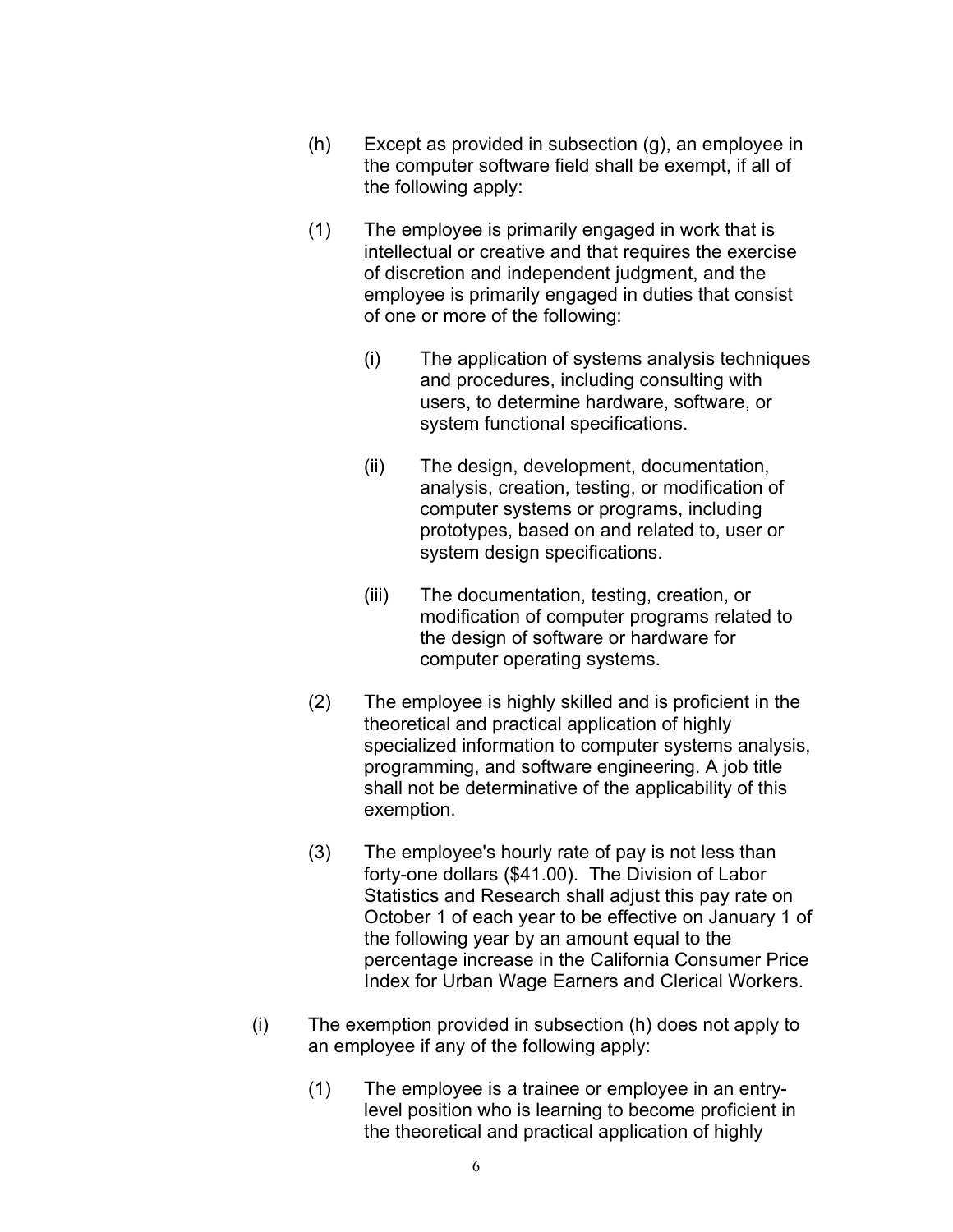specialized information to computer systems analysis, programming, and software engineering.

- (2) The employee is in a computer-related occupation but has not attained the level of skill and expertise necessary to work independently and without close supervision.
- (3) The employee is engaged in the operation of computers or in the manufacture, repair, or maintenance of computer hardware and related equipment.
- (4) The employee is an engineer, drafter, machinist, or other professional whose work is highly dependent upon or facilitated by the use of computers and computer software programs and who is skilled in computer-aided design software, including CAD/CAM, but who is not in a computer systems analysis or programming occupation.
- $(5)$ The employee is a writer engaged in writing material, including box labels, product descriptions, documentation, promotional material, setup and installation instructions, and other similar written information, either for print or for on screen media or who writes or provides content material intended to be read by customers, subscribers, or visitors to computer-related media such as the World Wide Web or CD-ROMs.
- $(6)$ The employee is engaged in any of the activities set forth in subsection (h) for the purpose of creating imagery for effects used in the motion picture, television, or theatrical industry.
- (B) The provisions of this Order shall not apply to employees directly employed by the State or any county, incorporated city or town or other municipal corporation, or to outside salespersons.
- (C) Provisions of this Order shall not apply to any individual who is the parent, spouse, child, or legally adopted child or the employer.
- (D) The provisions of sections 3 and 4 of this Order shall not apply to full-time ride operators employed by travelling carnivals.
- (E) Effective January 1, 2001, the provisions of this Order shall not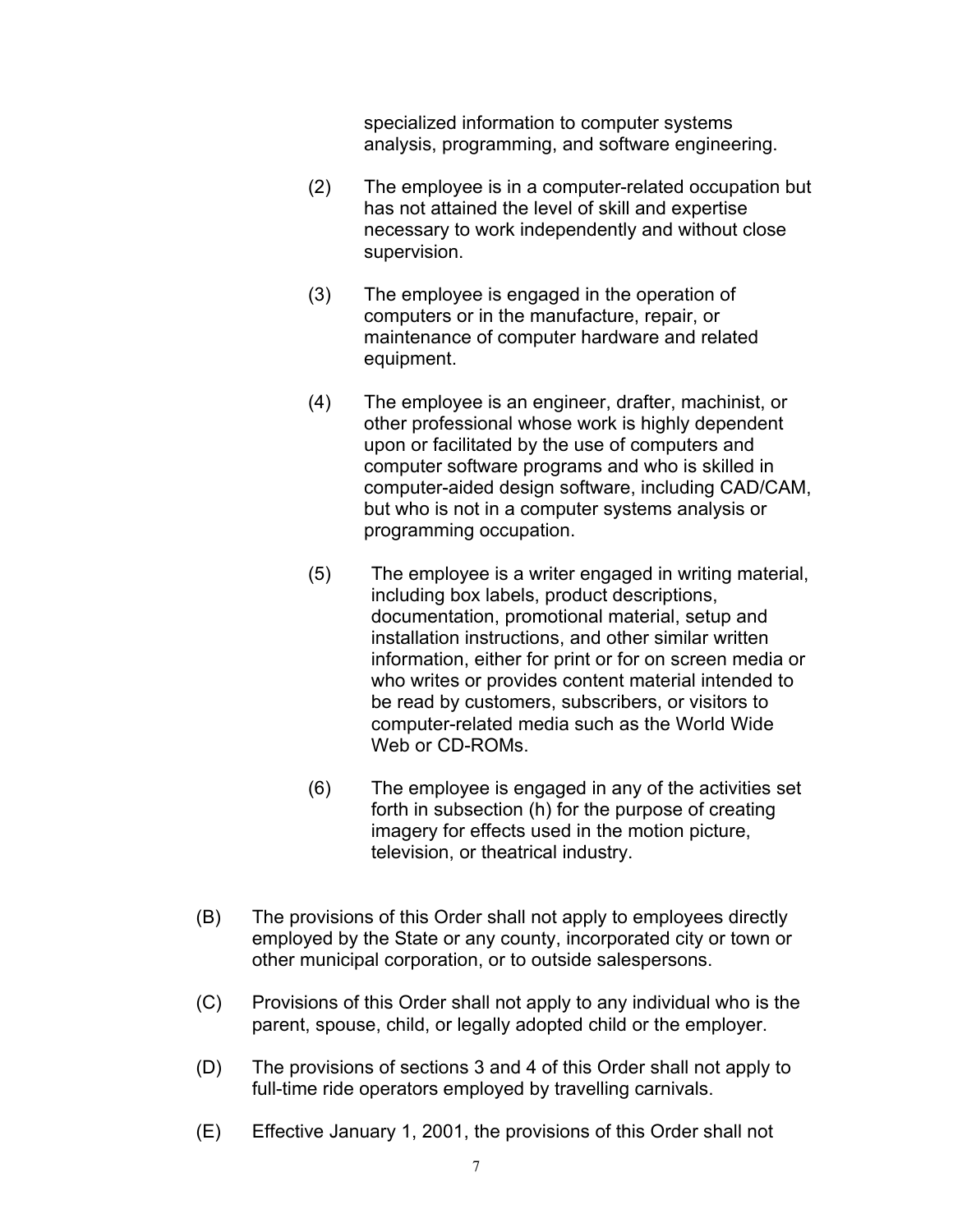apply to any individual participating in a national service program, such as AmeriCorps, carried out using assistance provided under Section 12571 of Title 42 of the United States Code. (See Stats. 2000, ch. 365, amending Labor Code § 1171.)

### **2. Definitions.**

- (A) "Commission" means the Industrial Welfare Commission of the State of California.
- (B) "Division" means the Division of Labor Standards Enforcement of the State of California.
- (C) "Amusement and Recreation Industry" means any industry, business, or establishment operated for the purpose of furnishing entertainment or recreation to the public, including but not limited to theaters, dance halls, bowling alleys, billiard parlors, skating rinks, riding academies, race tracks, amusement parks, athletic fields, swimming pools, gymnasiums, golf courses, tennis courts, carnivals, and wired music studios.
- (D) An "alternative workweek schedule" means any regularly scheduled workweek requiring an employee to work more than eight (8) hours in a 24-hour period.
- $(E)$ "Employ" means to engage, suffer, or permit to work.
- $(F)$ "Employee" means any person employed by an employer.
- (G) "Employer" means any person as defined in Section 18 of the Labor Code, who directly or indirectly, or through an agent or any other person, employs or exercises control over the wages, hours, or working conditions of any person.
- (H) "Hours worked" means the time during which an employee is subject to the control of an employer, and includes all the time the employee is suffered or permitted to work, whether or not required to do so.
- (I) "Minor" means, for the purpose of this Order, any person under the age of eighteen (18) years.
- (J) "Outside Salesperson" means any person, 18 years if age or over, who customarily and regularly works more than half the working time away from the employer's place of business selling tangible or intangible items or obtaining orders or contracts for products, services or use of facilities.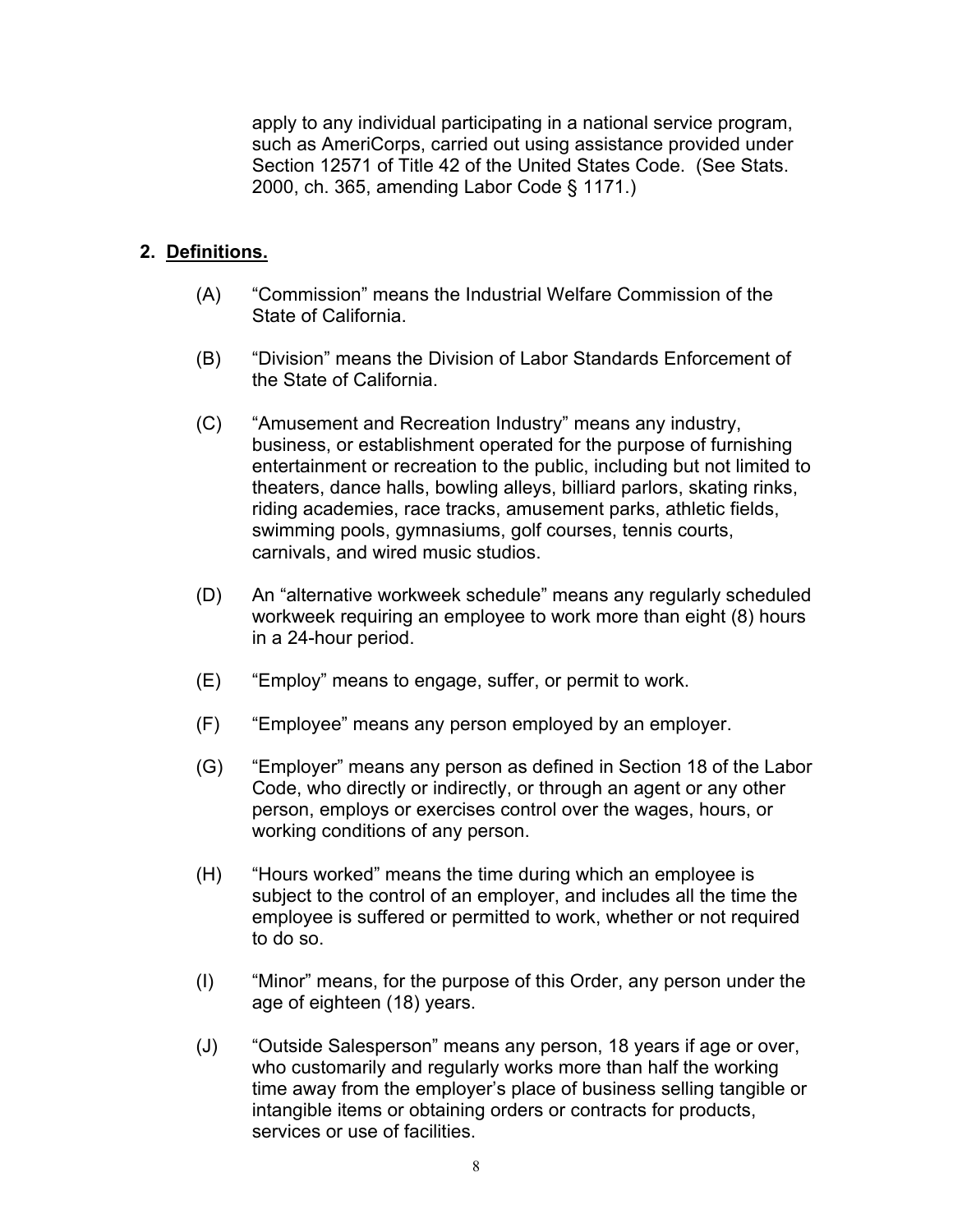- $(K)$  "Primarily" as used in section 1, Applicability, means more than one-half the employee's work time.
- (L) "Shift" means designated hours of work by an employee, with a designated beginning time and quitting time.
- (M) "Split shift" means a work schedule which is interrupted by non-paid non-working periods established by the employer, other than bona fide rest or meal periods.
- (N) "Teaching" means, for the purpose of section 1 of this Order, the profession of teaching under a certificate from the Commission for Teacher Preparation and Licensing.
- $(O)$ "Wages" (See California Labor Code, section 200)
- (P) "Workday" and "day" mean any consecutive 24-hour period beginning at the same time each calendar day.
- (Q) "Workweek" and "week" mean any seven (7) consecutive days, starting with the same calendar day each week. "Workweek" is a fixed and regularly recurring period of 168 hours, seven (7) consecutive 24-hour periods.

#### **3. Hours and Days of Work.**

#### DAILY OVERTIME - GENERAL PROVISIONS

- constitutes a day's work. Employment beyond eight (8) hours in (A) The following overtime provisions are applicable to employees eighteen (18) years of age or over and to employees sixteen (16) or seventeen (17) years of age who are not required by law to attend school and are not otherwise prohibited by law from engaging in the subject work. Such employees shall not be employed more than eight (8) hours in any workday or more than forty (40) hours in any workweek unless the employee receives one and one-half  $(1 \frac{1}{2})$ times such employee's regular rate of pay for all hours worked over forty (40) hours in the workweek. Eight (8) hours of labor any workday or more than six (6) days in any workweek is permissible provided the employee is compensated for such overtime at not less than:
	- (1) One and one-half (1  $\frac{1}{2}$ ) times the employee's regular rate of pay for all hours worked in excess of eight (8) hours up to and including twelve (12) hours in any workday, and for the first eight (8) hours worked on the seventh  $(7<sup>th</sup>)$  consecutive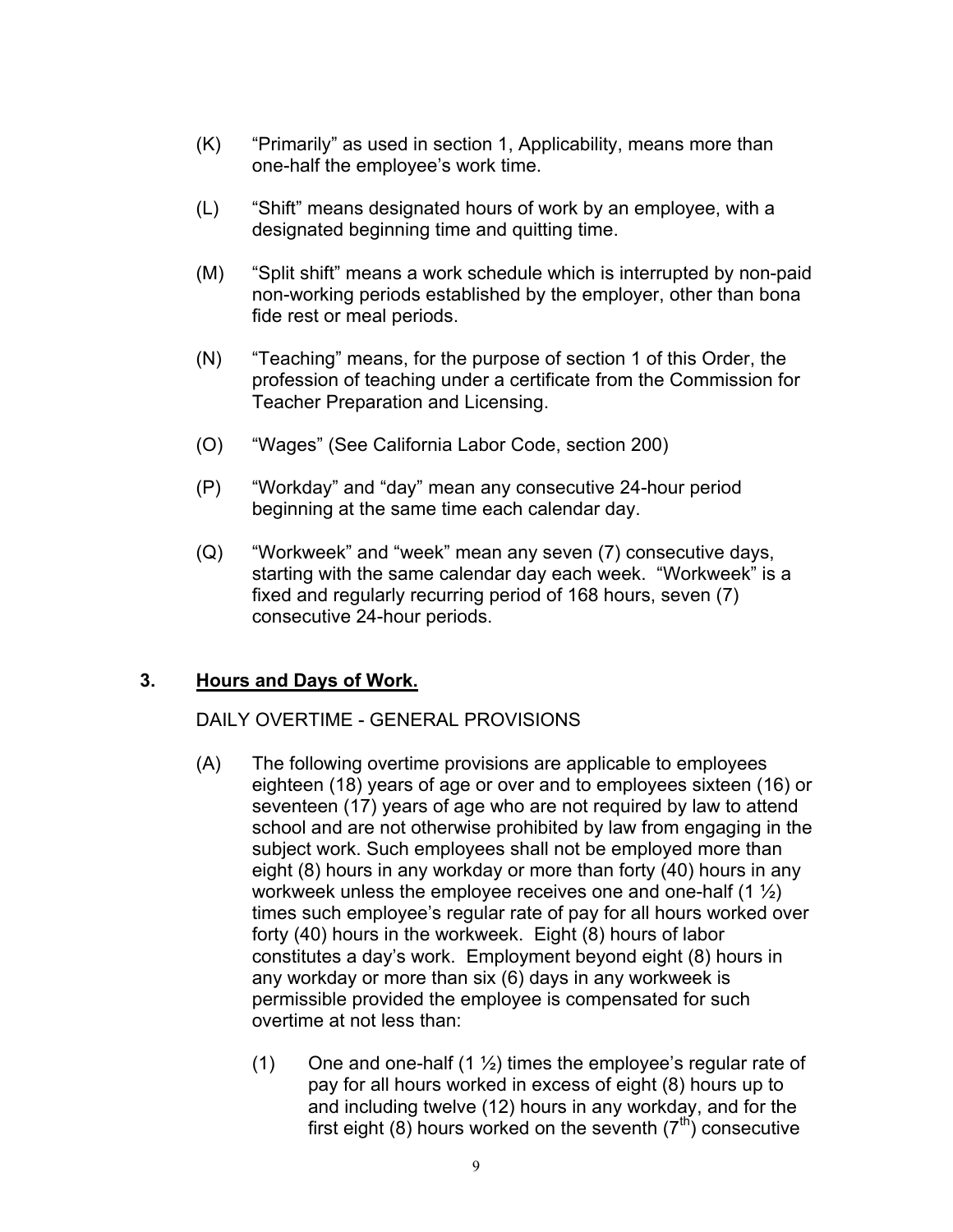day of work in a workweek; and

- (2) Double the employee's regular rate of pay for all hours worked in excess of twelve (12) hours in any workday and for all hours worked in excess of eight (8) hours on the seventh  $(7<sup>th</sup>)$  consecutive day of work in a workweek.
- (3) The overtime rate of compensation required to be paid to a nonexempt full-time salaried employee shall be computed by using the employee's regular hourly salary as one fortieth (1/40) of the employee's weekly salary.

#### ALTERNATIVE WORKWEEK SCHEDULES

- (B1) No employer shall be deemed to have violated the daily overtime provisions by instituting, pursuant to the election procedures set forth in this wage order, a regularly scheduled alternative workweek schedule of not more than ten (10) hours per day within a forty (40) hour workweek without the payment of an overtime rate of compensation. All work performed in any workday beyond the schedule established by the agreement up to twelve (12) hours a day or beyond forty (40) hours per week shall be paid at one and one-half  $(1 \frac{1}{2})$  times the employee's regular rate of pay. All work performed in excess of twelve (12) hours per day and any work in excess of eight (8) hours on those days worked beyond the regularly scheduled number of workdays established by the alternative workweek agreement shall be paid at double the employee's regular rate of pay. Any alternative workweek agreement adopted pursuant to this section shall provide for not less than four (4) hours of work in any shift. Nothing in this section shall prohibit an employer, at the request of the employee, to substitute one day of work for another day of the same length in the shift provided by the alternative workweek agreement on an occasional basis to meet the personal needs of the employee without the payment of overtime. No hours paid at either one and one-half  $(1 \frac{1}{2})$  or double the regular rate of pay shall be included in determining when forty (40) hours have been worked for the purpose of computing overtime compensation.
	- (1) If an employer, whose employees have adopted an alternative workweek agreement permitted by this order requires an employee to work fewer hours than those that are regularly scheduled by the agreement, the employer shall pay the employee overtime compensation at a rate of one and one-half  $(1 \frac{1}{2})$ times the employee's regular rate of pay for all hours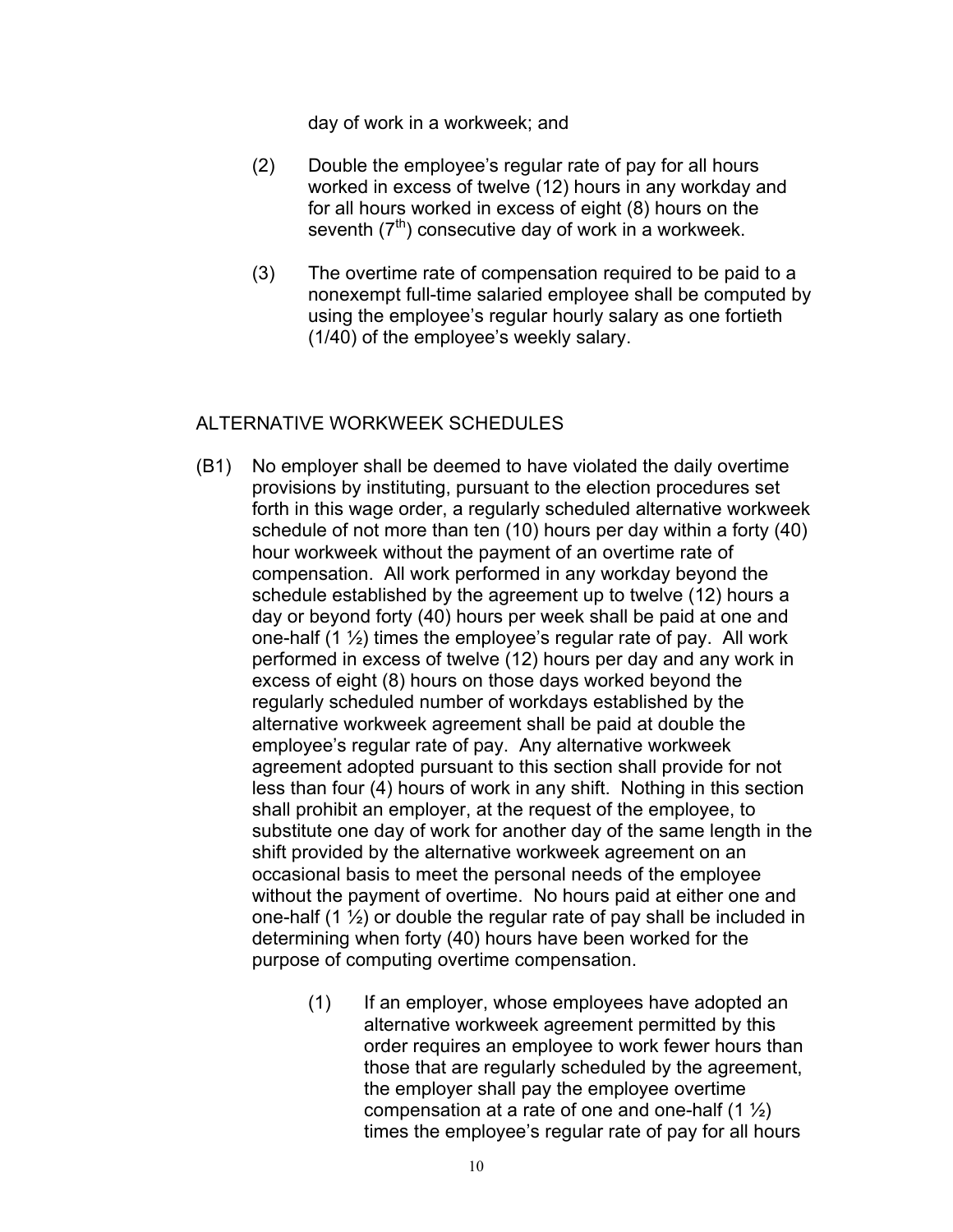worked in excess of eight (8) hours, and double the employee's regular rate of pay for all hours worked in excess of twelve (12) hours for the day the employee is required to work the reduced hours.

- (2) An employer shall not reduce an employee's regular rate of hourly pay as a result of the adoption, repeal or nullification of an alternative workweek schedule.
- (3) An employer shall explore any available reasonable alternative means of accommodating the religious belief or observance of an affected employee that conflicts with an adopted alternative workweek schedule, in the manner provided by subdivision (j) of Section 12940 of the Government Code.
- (4) An employer shall make a reasonable effort to find a work schedule not to exceed eight (8) hours in a workday, in order to accommodate any affected employee who was eligible to vote in an election authorized by this Section and who is unable to work the alternative workweek schedule established as the result of that election.
- (5) An employer shall be permitted, but not required, to provide a work schedule not to exceed eight (8) hours in a workday to accommodate any employee who is hired after the date of the election and who is unable to work the alternative workweek schedule established by the election.
- (6) Arrangements adopted in a secret ballot election held pursuant to this order prior to 1998, or under the rules in effect prior to 1998, and before the performance of the work, shall remain valid after July 1, 2000 provided that the results of the election are reported by the employer to the Division of Labor Statistics and Research by January 1, 2001, in accordance with the requirements of Section B2 below (Election Procedures). New arrangements can be entered into pursuant to the provisions of this section.

#### ELECTION PROCEDURES

- (B2) Election procedures for the adoption and repeal of alternative workweek schedules require the following:
	- (1) Each proposal for an alternative workweek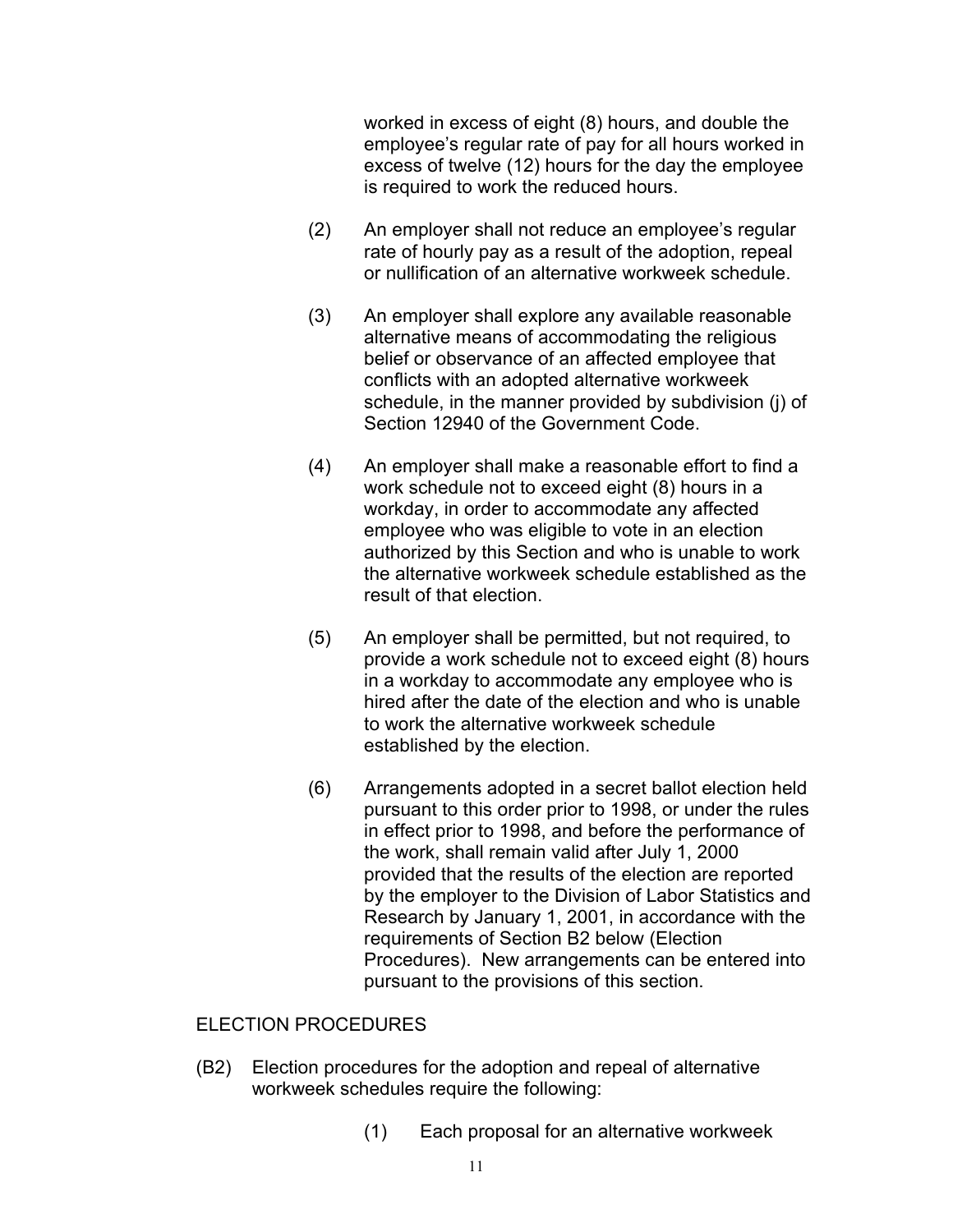schedule shall be in the form of a written agreement proposed by the employer. The proposed agreement must designate a regularly scheduled alternative workweek in which the specified number of work days and work hours are regularly recurring. The actual days worked within that alternative workweek schedule need not be specified. The employer may propose a single work schedule that would become the standard schedule for workers in the work unit, or a menu of work schedule options, from which each employee in the unit would be entitled to choose. If the employer proposes a menu of work schedule options, the employee may, with the approval of the employer, move from one menu option to another.

- (2) In order to be valid, the proposed alternative workweek schedule must be adopted in a secret ballot election, before the performance of work, by at least a two-thirds (2/3) vote of the affected employees in the work unit. The election shall be held during regular working hours at the employees' work site. For purposes of this subsection, "affected employees in the work unit" may include all employees in a readily identifiable work unit, such as a division, a department, a job classification, a shift, a separate physical location, or a recognized subdivision of any such work unit. A work unit may consist of an individual employee as long as the criteria for an identifiable work unit in this subsection is met.
- (3) Prior to the secret ballot vote, any employer who proposed to institute an alternative workweek schedule shall have made a disclosure in writing to the affected employees, including the effects of the proposed arrangement on the employees' wages, hours, and benefits. Such a disclosure shall include meeting(s), duly noticed, held at least fourteen (14) days prior to voting, for the specific purpose of discussing the effects of the alternative workweek schedule. An employer shall provide that disclosure in a non-English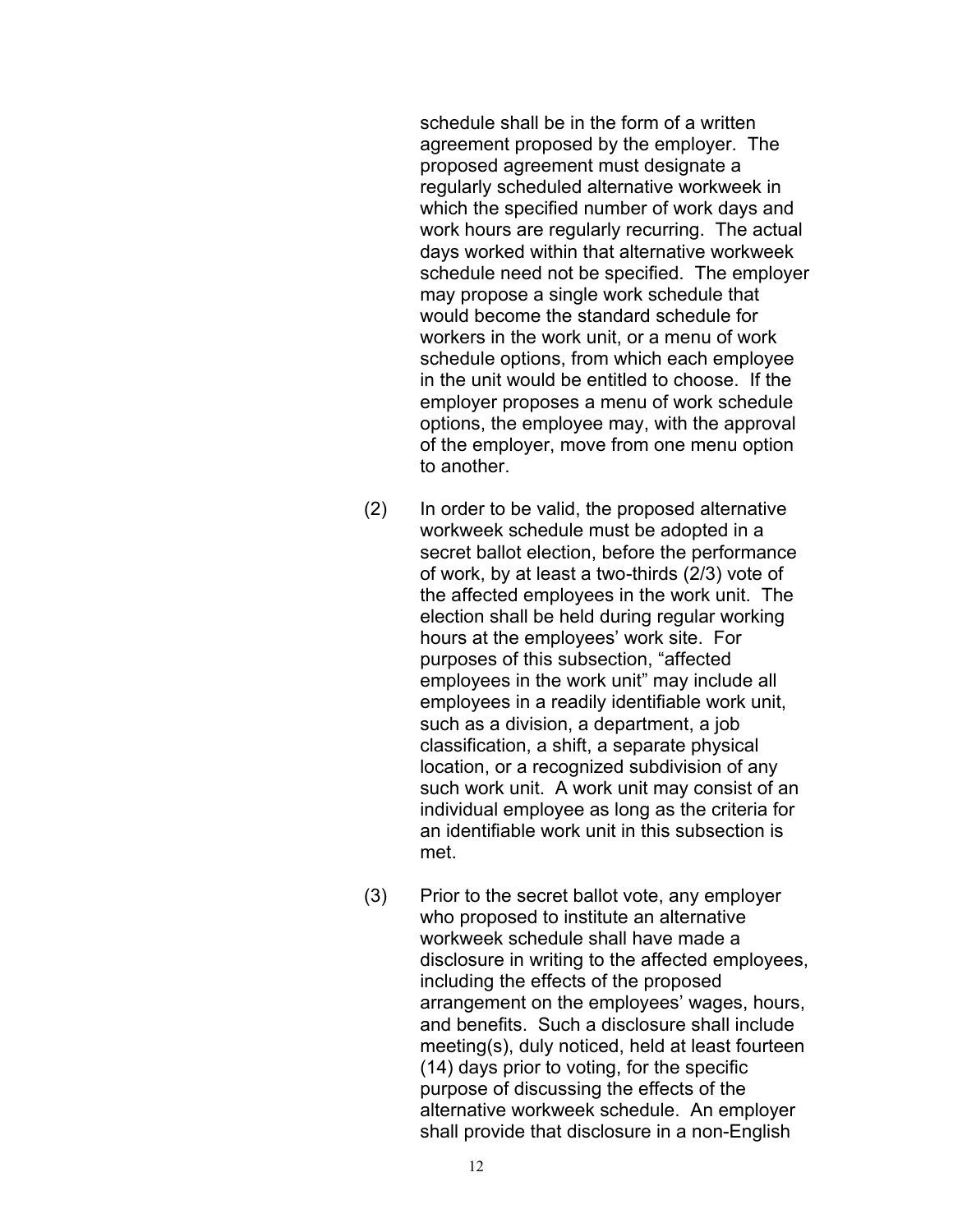language, as well as in English, if at least five (5) percent of the affected employees primarily speak that non-English language. The employer shall mail the written disclosure to employees who do not attend the meeting. Failure to comply with this Section shall make the election null and void.

- (4) Any election to establish or repeal an alternative workweek schedule shall be held at the worksite of the affected employees. The employer shall bear the costs of conducting any election held pursuant to this section. Upon a complaint by an affected employee, and after an investigation by the Labor Commissioner, the Labor Commissioner may require the employer to select a neutral third party to conduct the election.
- (5) Any type of alternative workweek schedule that is authorized by the Labor Code may be repealed by the affected employees. Upon a petition of one-third (1/3) of the affected employees, a new secret ballot election shall be held and a two-thirds (2/3) vote of the affected employees shall be required to reverse the alternative workweek schedule. The election to repeal the alternative workweek schedule shall be held not more than 30 days after the petition is submitted to the employer, except that the election shall be held not less than twelve (12) months after the date that the same group of employees voted in an election held to adopt or repeal an alternative workweek schedule. The election shall take place during regular working hours at the employees' work site. If the alternative workweek schedule is revoked, the employer shall comply within sixty (60) days. Upon proper showing of undue hardship, the Division of Labor Standards Enforcement may grant an extension of time for compliance.
- (6) Only secret ballots may be cast by affected employees in the work unit at any election held pursuant to this Section. The results of any election conducted pursuant to this Section shall be reported by the employer to the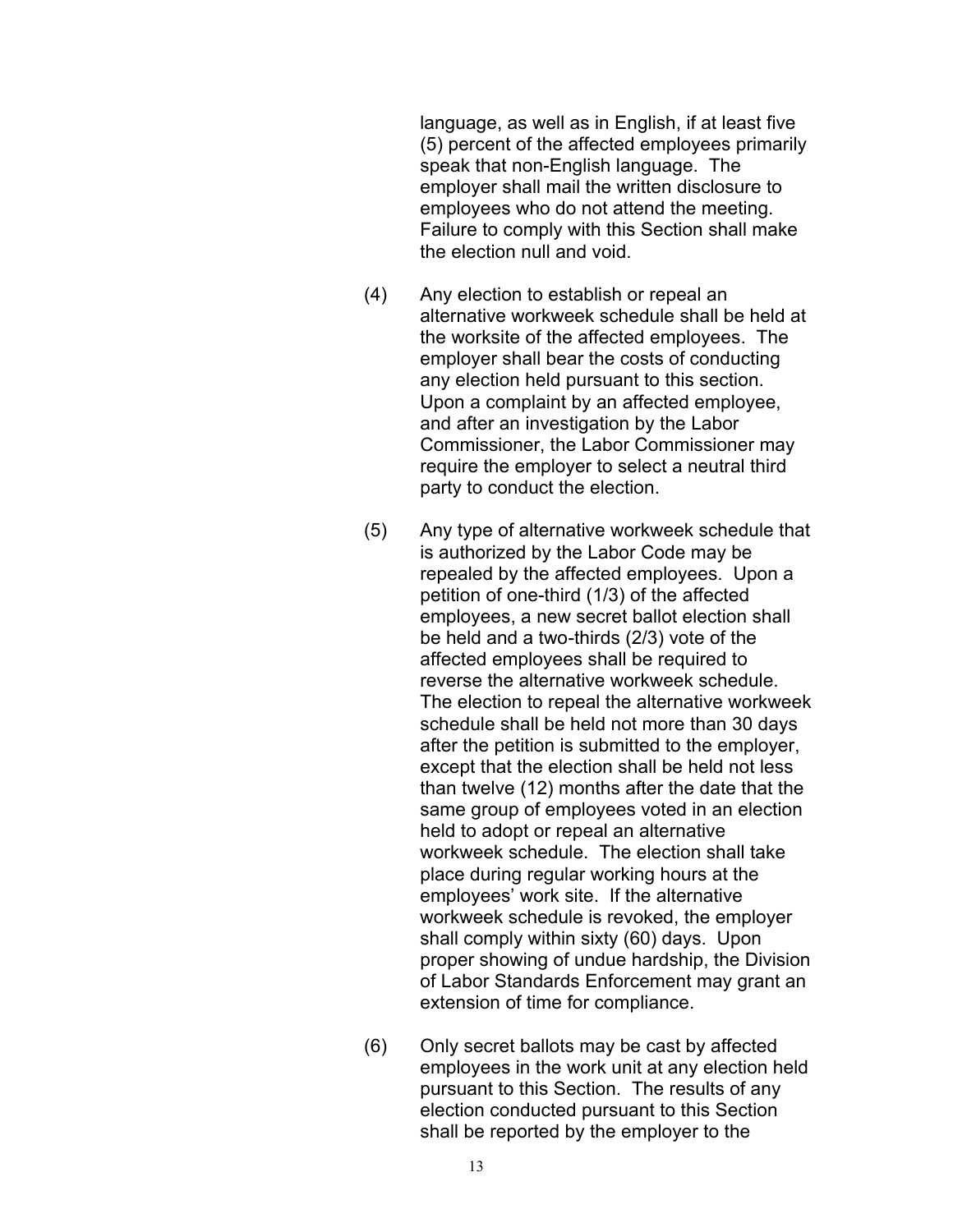Division of Labor Statistics and Research within thirty (30) days after the results are final, and the report of election results shall be a public document. The report shall include the final tally of the vote, the size of the unit, and the nature of the business of the employer.

- (7) Employees affected by a change in the work hours resulting from the adoption of an alternative workweek schedule may not be required to work those new work hours for at least thirty (30) days after the announcement of the final results of the election.
- (8) Employers shall not intimidate or coerce employees to vote either in support of or in opposition to a proposed alternative workweek. No employees shall be discharged or discriminated against for expressing opinions concerning the alternative workweek election or for opposing or supporting its adoption or repeal. However, nothing in this section shall prohibit an employer from expressing his/her position concerning that alternative workweek to the affected employees. A violation of this subsection shall be subject to Labor Code section 98 *et seq.*
- (C) One and one-half (1  $\frac{1}{2}$ ) times a minor's regular rate of pay shall be paid for all work over forty (40) hours in any workweek except minors sixteen (16) or seventeen (17) years old who are not required by law to attend school and may therefore be employed for the same hours as an adult are subject to subsection (A) or (B1) and (B2) above.

(VIOLATIONS OF CHILD LABOR LAWS are subject to civil penalties of from \$500 to \$10,000 as well as to criminal penalties. Refer to California Labor Code sections 1285 to 1312 and 1390 to 1399 for additional restrictions on the employment of minors and for descriptions of criminal and civil penalties for violation of the child labor laws. Employers should ask school districts about any required work permits.)

(D) An employee may be employed on seven (7) workdays in one workweek when the total hours of employment during such workweek do not exceed thirty (30) and the total hours of employment in any one workday thereof do not exceed six (6).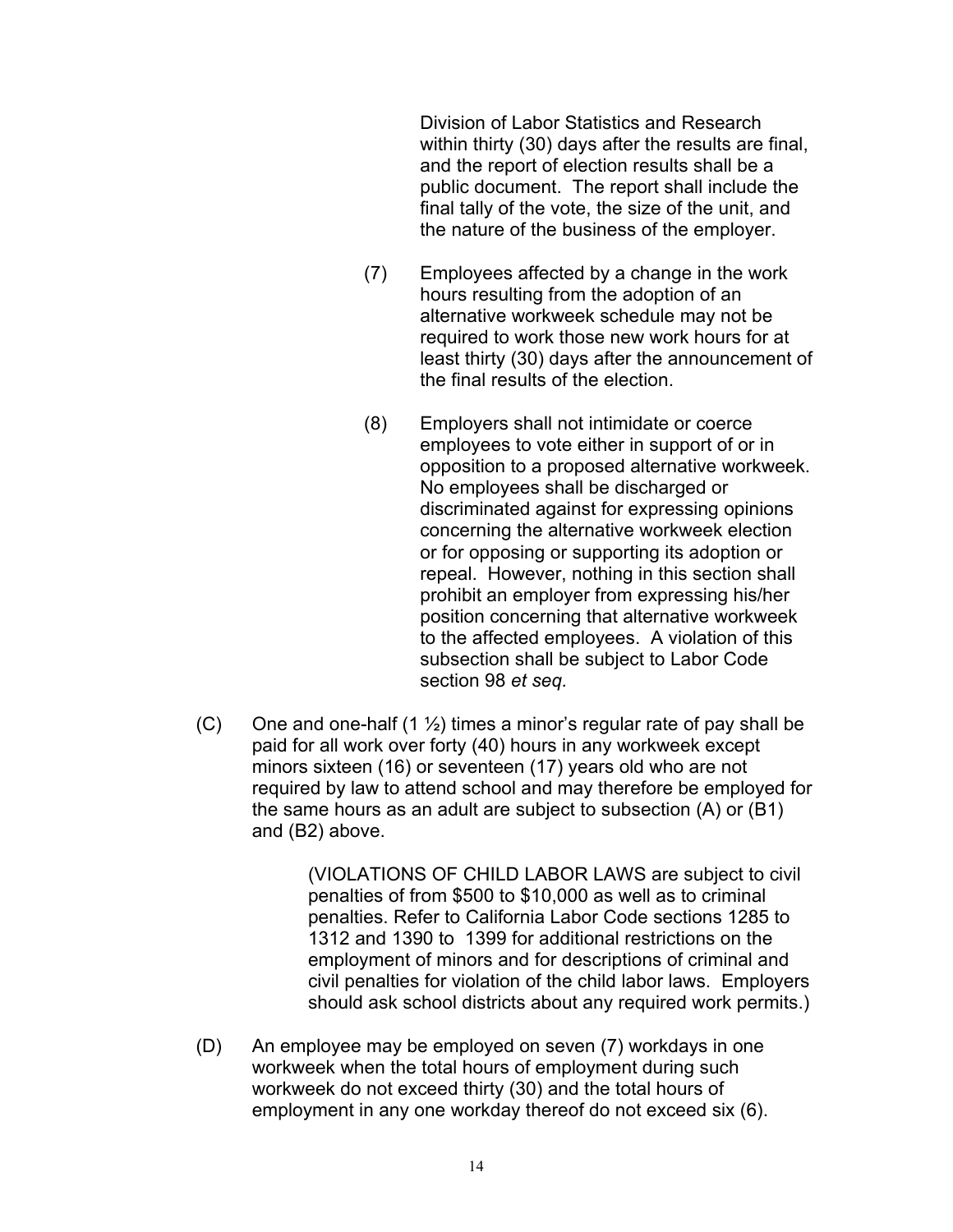- (E) If a meal period occurs on a shift beginning or ending at or between the hours of 10 p.m. and 6 a.m., facilities shall be available for securing hot food and drink or for heating food or drink, and a suitable sheltered place shall be provided in which to consume such food or drink.
- (F) The provisions of this section shall not apply to employees whose duties are exclusively those of a motion picture projectionist.
- (G) The provisions of Labor Code  $\S$ § 551 and 552 regarding one (1) day's rest in seven (7) shall not be construed to prevent an accumulation of days of rest when the nature of the employment reasonably requires the employee to work seven (7) or more consecutive days; provided, however, that in each calendar month, the employee shall receive the equivalent of one (1) day's rest in seven (7).
- $(H)$  (1) Except as provided in subsections  $(C)$  and  $(E)$ , this section shall not apply to any employee covered by a valid collective bargaining agreement if the agreement expressly provides for the wages, hours of work, and working conditions of the employees, and if the agreement provides premium wage rates for all overtime hours worked and a regular hourly rate of pay for those employees of not less than thirty (30) percent more than the state minimum wage.
	- $(2)$  Notwithstanding Section  $(H)(1)$  above, where the employer and a labor organization representing employees of the employer have entered into a valid collective bargaining agreement pertaining to the hours of work of the employees, the requirement regarding the equivalent of one (1) day's rest in seven (7) (see Section (G) above) shall apply, unless the agreement expressly provides otherwise.
- (I) No employer who operates a ski establishment shall be in violation of this Order by instituting a regularly scheduled workweek of not more than forty-eight (48) hours during any month of the year when Alpine or Nordic skiing activities, including snowmaking and grooming activities, are actually being conducted by the ski establishment; provided, however, that any employee shall be compensated at a rate of not less than one and one-half  $(1 \frac{1}{2})$ times the employee's regular rate of pay for any hours worked in excess of ten (10) hours work in a day or forty-eight (48) hours in a workweek. For purposes of this section, "ski establishment" means an integrated, geographically limited recreational industry which is comprised of basic skiing facilities, together with all operations and facilities related thereto.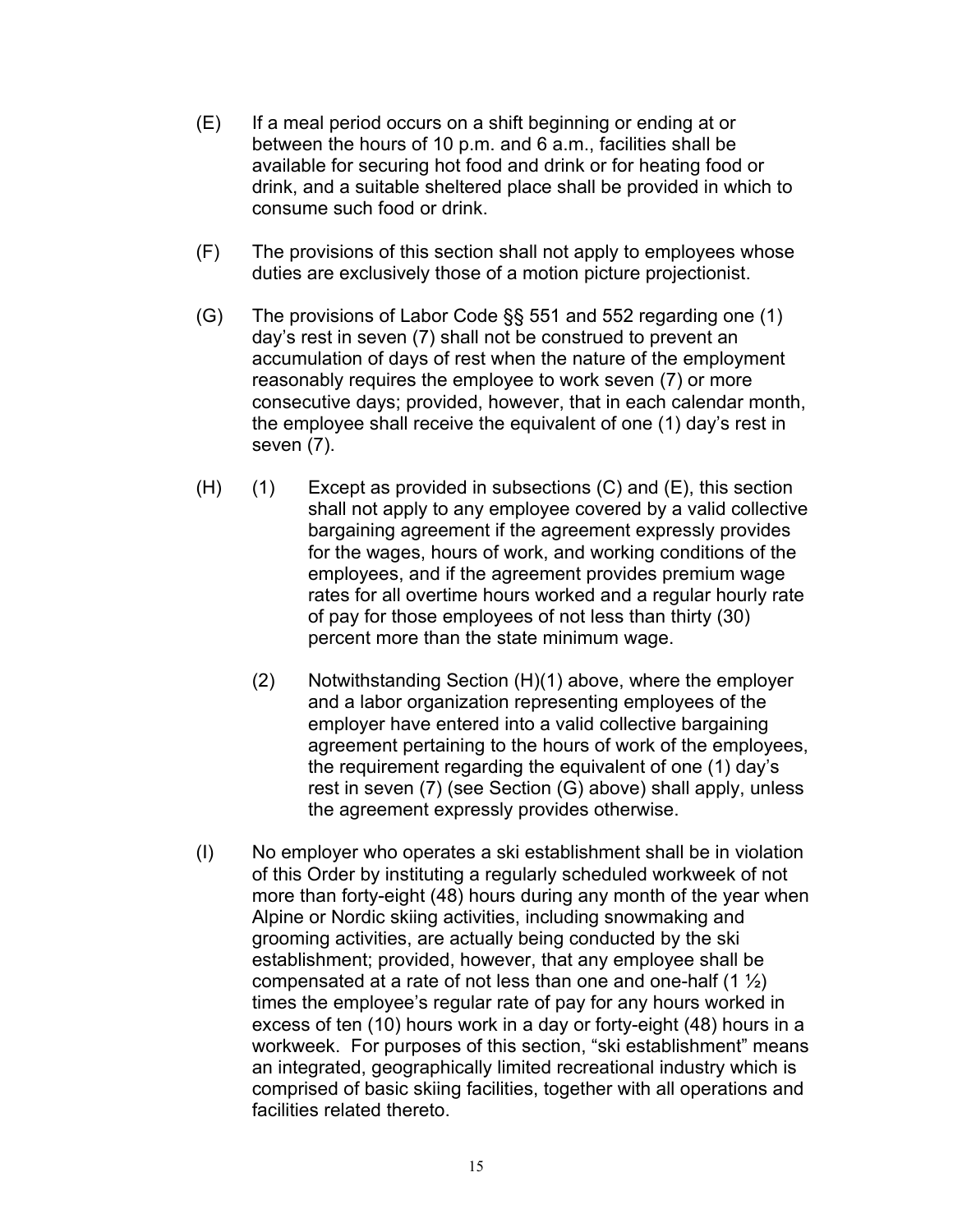- (J) The provisions of this section are not applicable to employees whose hours of service are regulated by
	- (1) the United States Department of Transportation Code of Federal Regulations, title 49, sections 395.1 to 395.13, Hours of Service of Drivers, or
	- (2) Title 13 of the California Code of Regulations, subchapter 6.5, section 1200 and the following sections, regulating hours of drivers.
- $(K)$  If an employer approves a written request of an employee to makeup work time that is or would be lost as a result of a personal obligation of the employee, the hours of that make-up work time, if performed in the same workweek in which the work time was lost, may not be counted toward computing the total number of hours worked in a day for purposes of the overtime requirements, except for hours in excess of eleven (11) hours of work in one (1) day or forty (40) hours of work in one (1) workweek. If an employee knows in advance that he or she will be requesting make-up time for a personal obligation that will recur at a fixed time over a succession of weeks, the employee may request to make-up work time for up to four (4) weeks in advance; provided, however, that the make-up work must be performed in the same week that the work time was lost. An employee shall provide a signed written request for each occasion that the employee makes a request to make-up work time pursuant to this Section. While an employer may inform an employee of this make-up time option, the employer is prohibited from encouraging or otherwise soliciting an employee to request the employer's approval to take personal time off and make up the work hours within the same workweek pursuant to this Section.
- $(L)$  The provisions of this section are not applicable to any crew member employed on a commercial passenger fishing boat licensed pursuant to Article 5 (commencing with Section 7920) of Chapter 1 of Part 3 of Division 6 of the Fish and Game Code.

### **4. Minimum Wages.**

- (A) Every employer shall pay to each employee wages not less than four dollars and seventy-five cents (\$4.75) per hour for all hours worked, effective October 1, 1996; not less than five dollars (\$5.00) per hour for all hours worked, effective March 1, 1997; not less than five dollars and fifteen cents (\$5.15) per hour for all hours worked, effective September 1, 1997; and not less than five dollars and seventy-five cents (\$5.75) per hour for all hours worked, effective March 1, 1998, except:
	- $(1)$ LEARNERS. Employees 18 years of age or over, during their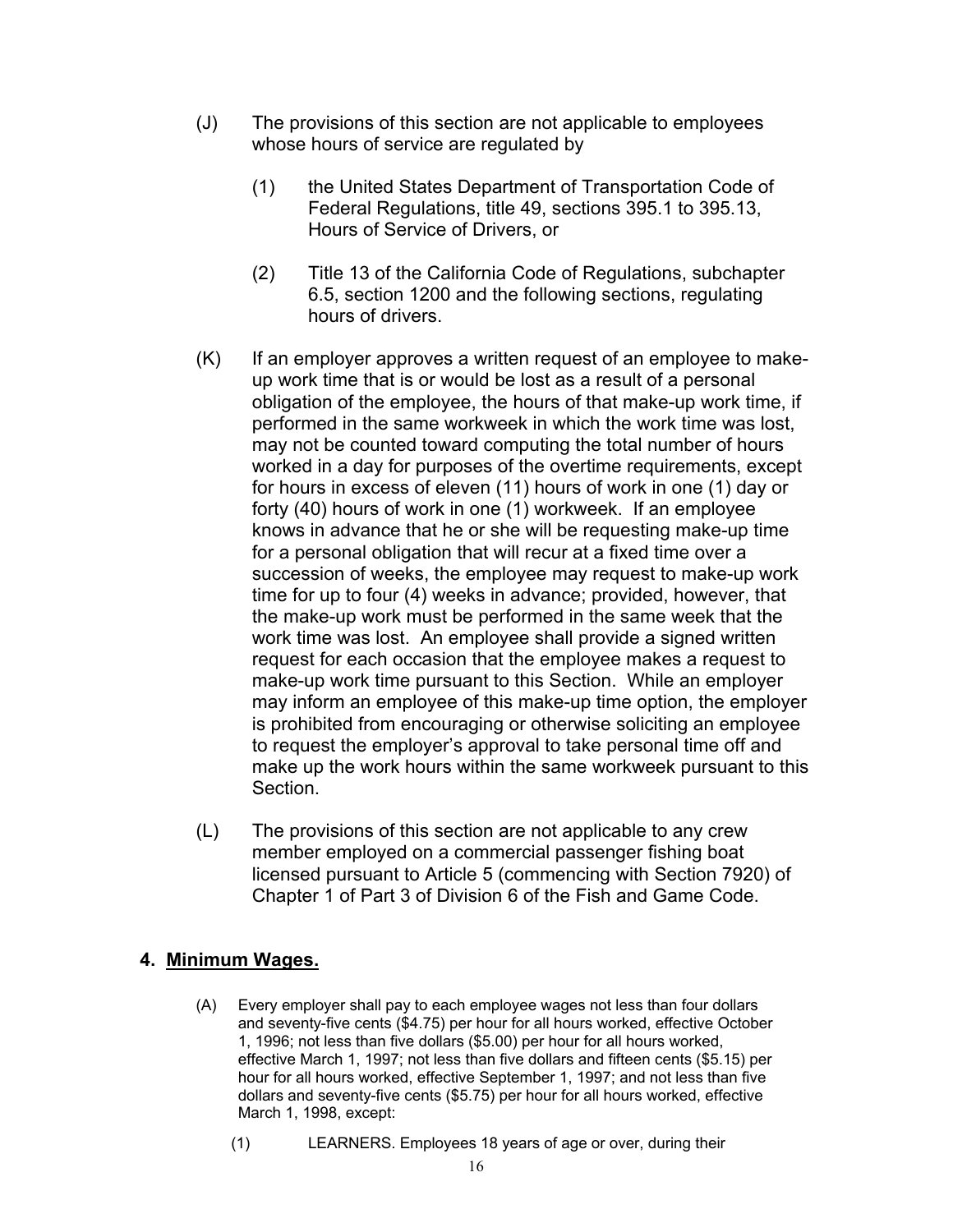first one hundred and sixty (160) hours of employment in occupations in which they have no previous similar or related experience, may be paid not less than eighty-five percent (85%) of the minimum wage rounded to the nearest nickel.

 $(2)$ MINORS may be paid not less than eighty-five percent (85%) of the minimum wage rounded to the nearest nickel provided that the number of minors employed at said lesser rate shall not exceed twenty-five percent (25%) of the persons regularly employed in the establishment. An employer of less than ten (10) persons may employ three (3) minors at said lesser rate. The twenty-five percent (25%) limitation on the employment of minors shall not apply during school vacations.

**NOTE:** Under certain conditions, the full minimum wage may be required for minors. See Labor Code Section 1391.2 (b).

- (B)Every employer shall pay to each employee, on the established payday for the period involved, not less than the applicable minimum wage for all hours worked in the payroll period, whether the remuneration is measured by time, piece, commission, or otherwise.
- (C) When an employee works a split shift, one hours pay at the minimum wage shall be paid in addition to the minimum wage for that workday, except when the employee resides at the place of employment.
- (D) The provisions of this section shall not apply to apprentices regularly indentured under the State Division of Apprenticeship Standards.
- (E) If the employee is a crew member employed on a commercial passenger fishing boat licensed pursuant to Article 5 (commencing with Section 7920) of Chapter 1 of Part 3 of Division 6 of the Fish and Game Code, the minimum wage obligation of this section may, at the employer's option, be satisfied by paying employees according to the following formula:
	- $(1)$  A "one-half day trip" shall be comprised of a maximum of six (6) hours of work compensated at a rate of no less than six (6) times the hourly minimum wage.
	- (2) A "three-quarter day trip" shall be comprised of a maximum of ten (10) hours of work compensated at a rate of no less than ten (10) times the hourly minimum wage.
	- (3) A "full-day trip" shall be comprised of a maximum of twelve (12) hours of work compensated at a rate of no less than twelve (12) times the hourly minimum wage.
	- (4) An "overnight trip" shall be comprised of a maximum of twelve (12) hours worked within a period of no less than twenty-four (24) hours compensated at a rate of no less than twelve (12) times the hourly minimum wage.

Nothing in this subsection relieves the employer of the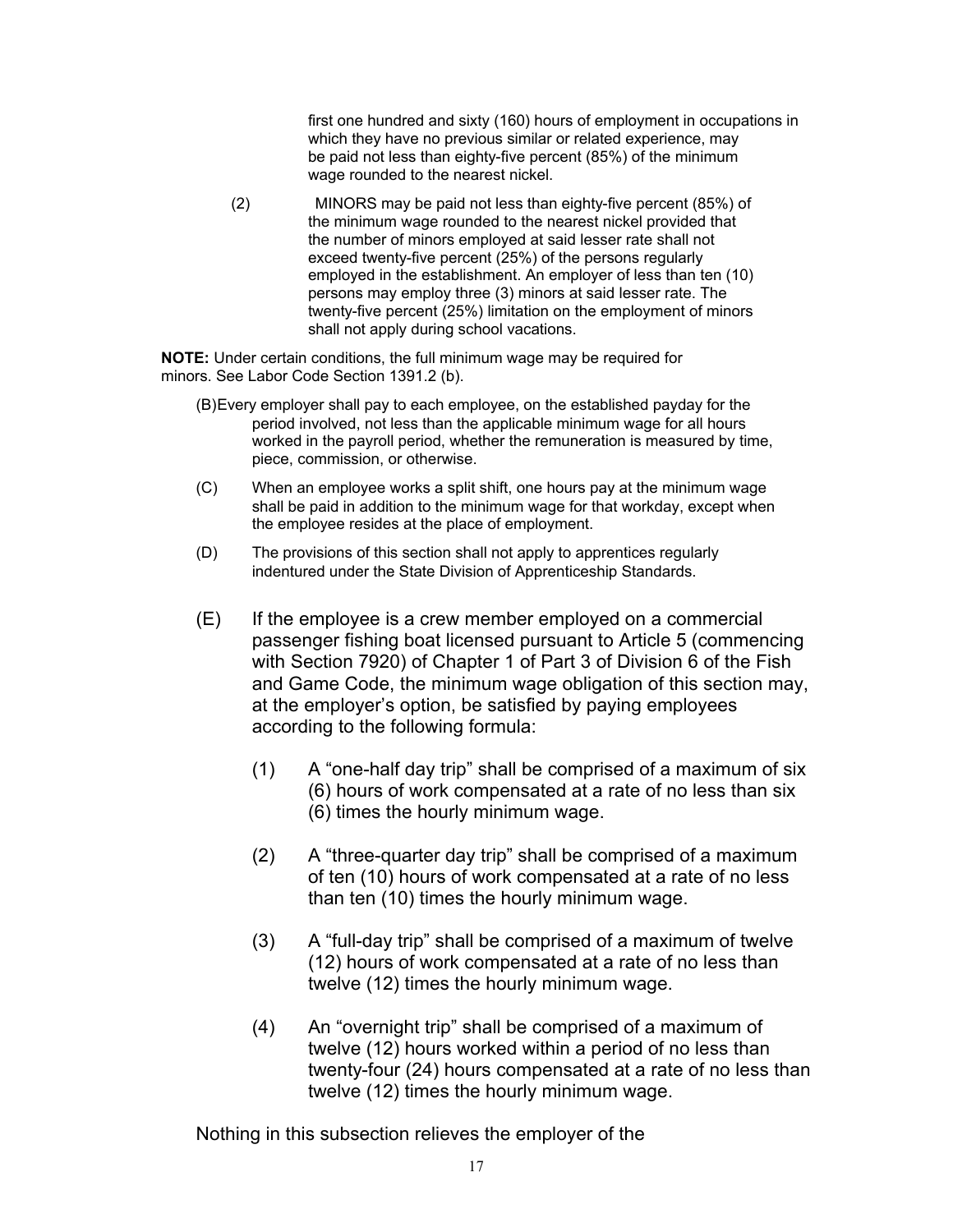obligation to pay employees no less than the minimum wage for all hours worked.

## **5. Reporting Time Pay.**

- (A) Each workday an employee is required to report for work and does report, but is not put to work or is furnished less than half said employee's usual or scheduled day's work, the employee shall be paid for half the usual or scheduled day's work, but in no event for less than two (2) hours nor more than four (4) hours, at the employee's regular rate of pay, which shall not be less than the minimum wage.
- (B) If an employee is required to report for work a second time in any one workday and is furnished less than two hours of work on the second reporting, said employee shall be paid for two hours at the employee's regular rate of pay, which shall not be less than the minimum wage.
- $(C)$ The foregoing reporting time pay provisions are not applicable when:
	- (1) Operations cannot commence or continue due to threats to employees or property; or when recommended by civil authorities; or
	- (2) Public utilities fail to supply electricity, water, or gas, or there is a failure in the public utilities, or sewer system; or
	- (3) The interruption of work is caused by an Act of God or other cause not within the employer's control.
- (D) This section shall not apply to an employee on paid standby status who is called to perform assigned work at a time other than the employee's scheduled reporting time.

# **6. License for Disabled Workers.**

 application of employer and employee and employee's representative if any. A license may be issued by the Division authorizing employment of a person whose earning capacity is impaired by physical disability or mental deficiency at less than the minimum wage. Such licenses shall be granted only upon joint A special license may be issued to a nonprofit organization such as a sheltered workshop or rehabilitation facility fixing special minimum rates to enable the employment of such persons without requiring individual licenses of such employees.

All such licenses and special licenses shall be renewed on a yearly basis or more frequently at the discretion of the Division.

(See California Labor Code, Sections 1191 and 1191.5.)

### **7. Records.**

(A) Every employer shall keep accurate information with respect to each employee including the following: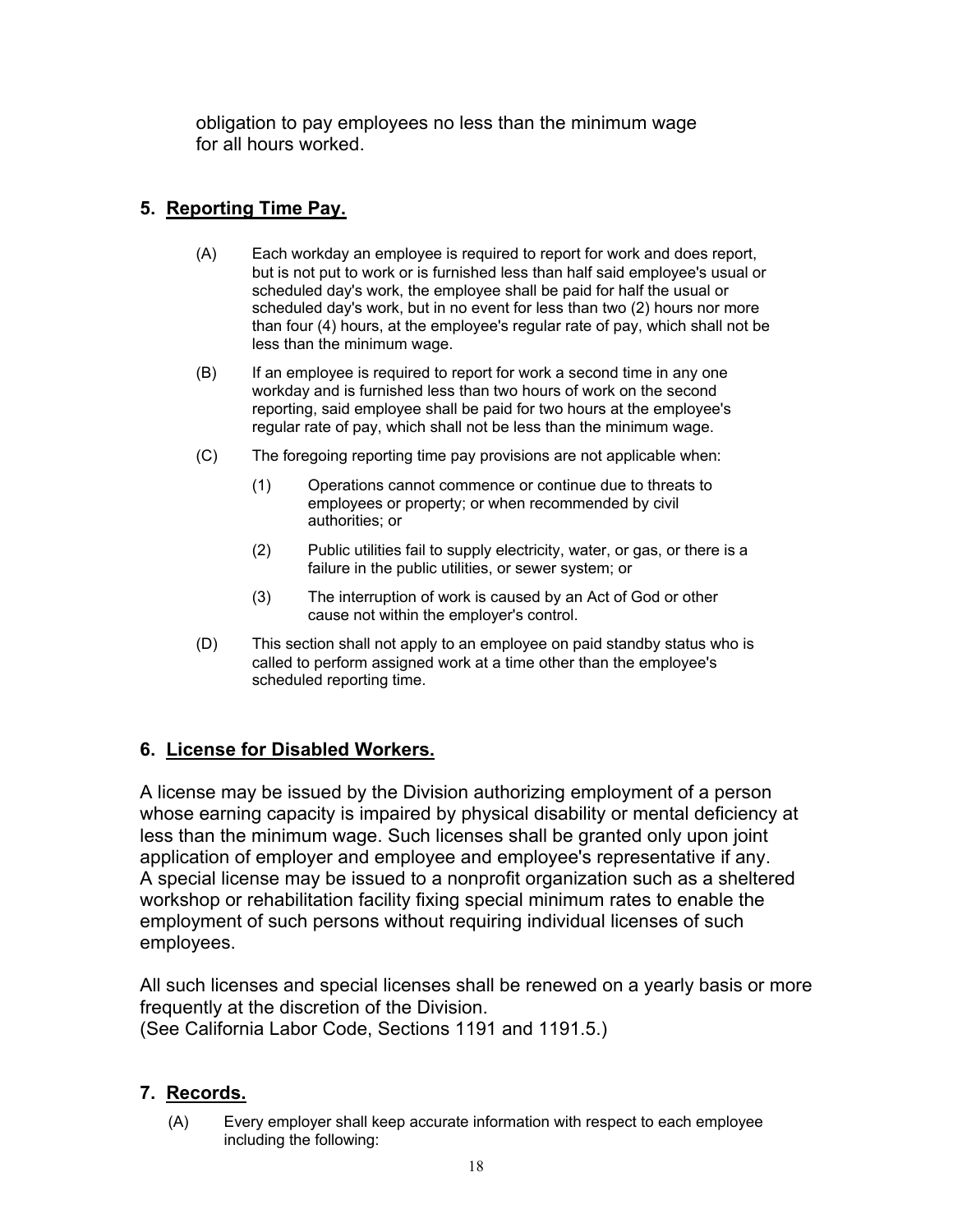- (1) Full name, home address, occupation and social security number.
- (2) Birthdate, if under 18 years, and designation as a minor.
- (3) Time records showing when the employee begins and ends each work period. Meal periods, split shift intervals and total daily hours worked shall also be recorded. Meal periods during which operations cease and authorized rest periods need not be recorded.
- (4) Total wages paid each payroll period, including value of board, lodging, or other compensation actually furnished to the employee.
- (5) Total hours worked in the payroll period and applicable rates of pay. This information shall be made readily available to the employee upon reasonable request.
- (6) When a piece rate or incentive plan is in operation, piece rates or an explanation of the incentive plan formula shall be provided to employees. An accurate production record shall be maintained by the employer.
- (B) Every employer shall semimonthly or at the time of each payment of wages furnish each employee, either as a detachable part of the check, draft, or voucher paying the employees wages, or separately, an itemized statement in writing showing: (1) all deductions; (2) the inclusive dates of the period for which the employee is paid; (3) the name of the employee or the employees social security number; and (4) the name of the employer, provided all deductions made on written orders of the employee may be aggregated and shown as one item.
- (C) All required records shall be in the English language and in ink or other indelible form, properly dated, showing month, day and year, and shall be kept on file by the employer for at least three years at the place of employment or at a central location within the State of California. An employees records shall be available for inspection by the employee upon reasonable request.
- (D) Clocks shall be provided in all major work areas or within reasonable distance thereto insofar as practicable.
- (E) If the employee is a crew member employed on a commercial passenger fishing boat licensed pursuant to Article 5 (commencing with Section 7920) of Chapter 1 of Part 3 of Division 6 of the Fish and Game Code, the provisions of sections 3, Hours and Days of work, and 5, Reporting Time Pay may, at the employer's option, be satisfied by expressing the hours worked in terms of the formula established pursuant to section 4(E). Hours worked in excess of the formula in section 4(E) shall be recorded on the employee's pay record as additional hours worked.

#### **8. Cash Shortage And Breakage.**

No employer shall make any deduction from the wage or require any reimbursement from an employee for any cash shortage, breakage, or loss of equipment, unless it can be shown that the shortage, breakage, or loss is caused by a dishonest or willful act, or by the gross negligence of the employee.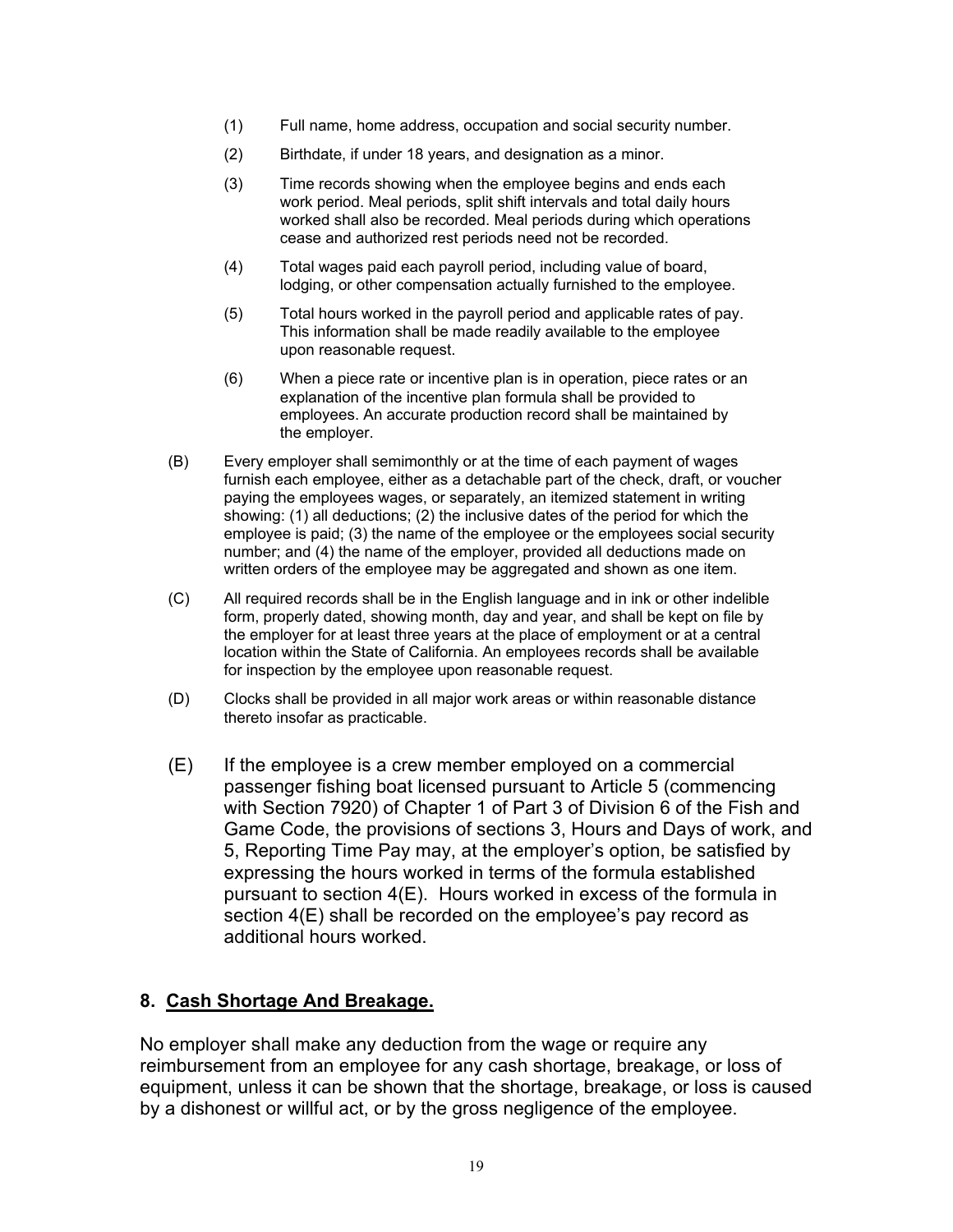#### **9. Uniforms And Equipment.**

(A) When uniforms are required by the employer to be worn by the employee as a condition of employment, such uniforms shall be provided and maintained by the employer. The term "uniform" includes wearing apparel and accessories of distinctive design or color.

**NOTE:** This section shall not apply to protective apparel regulated by the Occupational Safety and Health Standards Board.

(B) When tools or equipment are required by the employer or are necessary to the performance of a job, such tools and equipment shall be provided and maintained by the employer, except that an employee whose wages are at least two (2) times the minimum wage provided herein may be required to provide and maintain hand tools and equipment customarily required by the trade or craft. This subsection (B) shall not apply to apprentices regularly indentured under the State Division of Apprenticeship Standards.

**NOTE:** This section shall not apply to protective equipment and safety devices on tools regulated by the Occupational Safety and Health Standards Board.

(C) A reasonable deposit may be required as security for the return of the items furnished by the employer under provisions of subsections (A) and (B) of this section upon issuance of a receipt to the employee for such deposit. Such deposits shall be made pursuant to Section 400 and following of the Labor Code or an employer with the prior written authorization of the employee may deduct from the employee's last check the cost of an item furnished pursuant to (A) and (B) above in the event said item is not returned. No deduction shall be made at any time for normal wear and tear. All items furnished by the employer shall be returned by the employee upon completion of the job.

#### **10. Meals and Lodging.**

(A) **"Meal"** means an adequate, well-balanced serving of a variety of wholesome, nutritious foods.

> **"Lodging"** means living accommodations available to the employee for fulltime occupancy which are adequate, decent, and sanitary according to usual and customary standards. Employees shall not be required to share a bed.

(B) Meals or lodging may not be credited against the minimum wage without a voluntary written agreement between the employer and the employee. When credit for meals or lodging is used to meet part of the employer's minimum wage obligation, the amounts so credited may not be more than the following: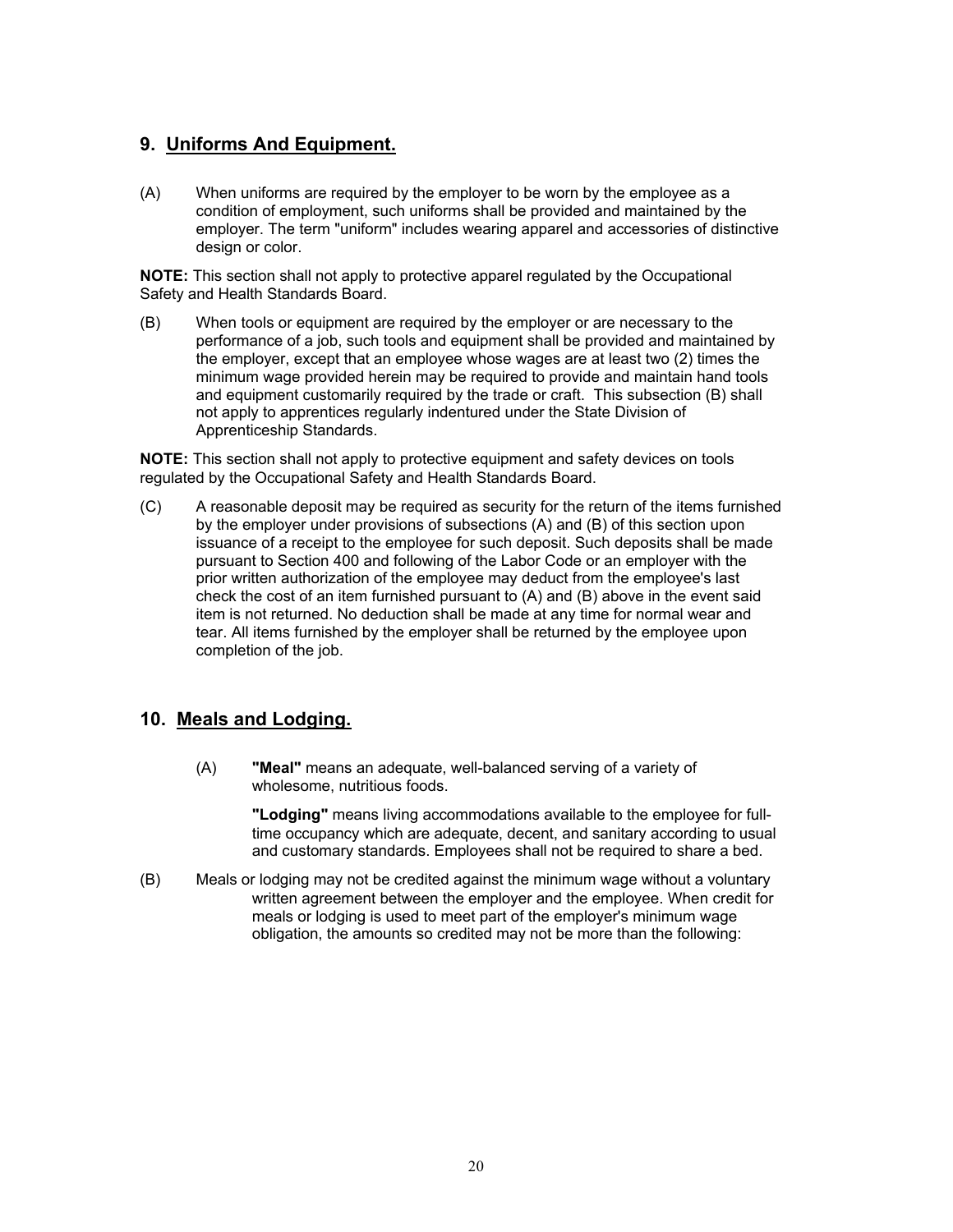|                                                                                                                                     | Effective January 1, 1998 | Effective          |
|-------------------------------------------------------------------------------------------------------------------------------------|---------------------------|--------------------|
|                                                                                                                                     |                           | March 1, 1998      |
| Lodging                                                                                                                             |                           |                    |
| Rooms occupied alone                                                                                                                | \$24.25 per week          | \$27.05 per week   |
| Room shared                                                                                                                         | \$20.00 per week          | \$22.30 per week   |
| Apartment-two thirds (2/3) of the ordinary<br>rental value, and in no event more<br>than                                            | \$290.80 per month        | \$324.70 per month |
| Where a couple are both employed by the<br>employer, two-thirds (2/3) of the ordinary<br>rental value, and in no event more<br>than | \$430.20 per month        | \$480.30 per month |
| Meals:                                                                                                                              |                           |                    |
| Breakfast                                                                                                                           | \$1.80                    | \$2.05             |
| Lunch                                                                                                                               | \$2.55                    | \$2.85             |
| Dinner                                                                                                                              | \$3.40                    | \$3.80             |

- (C) Meals evaluated as part of the minimum wage must be bona fide meals consistent with the employee's work shift. Deductions shall not be made for meals not received nor lodging not used.
- (D) If, as a condition of employment, the employee must live at the place of employment or occupy quarters owned or under the control of the employer, then the employer may not charge rent in excess of the values listed herein.

#### **11. Meal Periods.**

- $(A)$ No employer shall employ any person for a work period of more than five (5) hours without a meal period of not less than thirty (30) minutes, except that when a work period of not more than six (6) hours will complete the day's work the meal period may be waived by mutual consent of the employer and employee.
- $(B)$ An employer may not employ an employee for a work period of more than ten (10) hours per day without providing the employee with a second meal period of not less than thirty (30) minutes, except that if the total hours worked is no more than twelve (12) hours, the second meal period may be waived by mutual consent of the employer and the employee only if the first meal period was not waived.
- (C) Unless the employee is relieved of all duty during a thirty (30) minute meal period, the meal period shall be considered an "on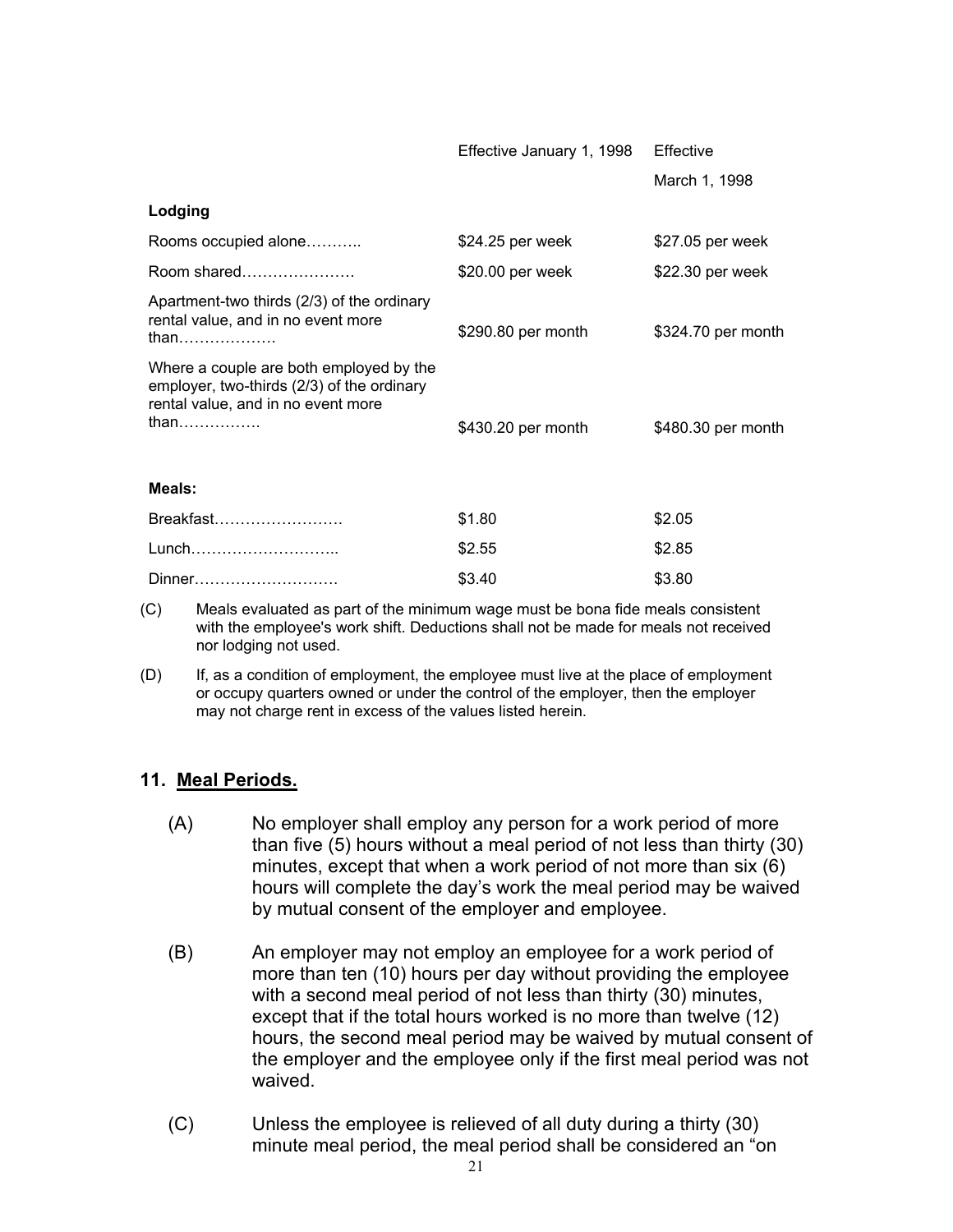duty" meal period and counted as time worked. An "on duty" meal period shall be permitted only when the nature of the work prevents an employee from being relieved of all duty and when by written agreement between the parties an on-the-job paid meal period is agreed to. The written agreement shall state that the employee may, in writing, revoke the agreement at any time.

- $(D)$ If an employer fails to provide an employee a meal period in accordance with the applicable provisions of this Order, the employer shall pay the employee one (1) hour of pay at the employee's regular rate of compensation for each work day that the meal period was not provided.
- (E) In all places of employment where employees are required to eat on the premises, a suitable place for that purpose shall be designated.

### **12. Rest Periods.**

Every employer shall authorize and permit all employees to take rest periods, which insofar as practicable shall be in the middle of each work period. The authorized rest period time shall be based on the total hours worked daily at the rate of ten (10) minutes net rest time per four (4) hours or major fraction thereof.

However, a rest period need not be authorized for employees whose total daily work time is less than three and one-half  $(3 \frac{1}{2})$  hours. Authorized rest period time shall be counted as hours worked for which there shall be no deduction from wages.

If an employer fails to provide an employee a rest period in accordance with the applicable provisions of this Order, the employer shall pay the employee one (1) hour of pay at the employee's regular rate of compensation for each work day that the rest period is not provided.

A crew member employed on a commercial passenger fishing boat who is on an overnight trip within the meaning of section 4(E) shall receive no less than eight (8) hours off-duty time during each twenty-four hour period.

#### **13. Change Rooms and Resting Facilities.**

 $(A)$ Employers shall provide suitable lockers, closets, or equivalent for the safekeeping of employees' outer clothing during working hours, and when required, for their work clothing during non-working hours. When the occupation requires a change of clothing, change rooms or equivalent space shall be provided in order that employees may change their clothing in reasonable privacy and comfort. These rooms or spaces may be adjacent to but shall be separate from toilet rooms and shall be kept clean.

**NOTE:** This section shall not apply to change rooms and storage facilities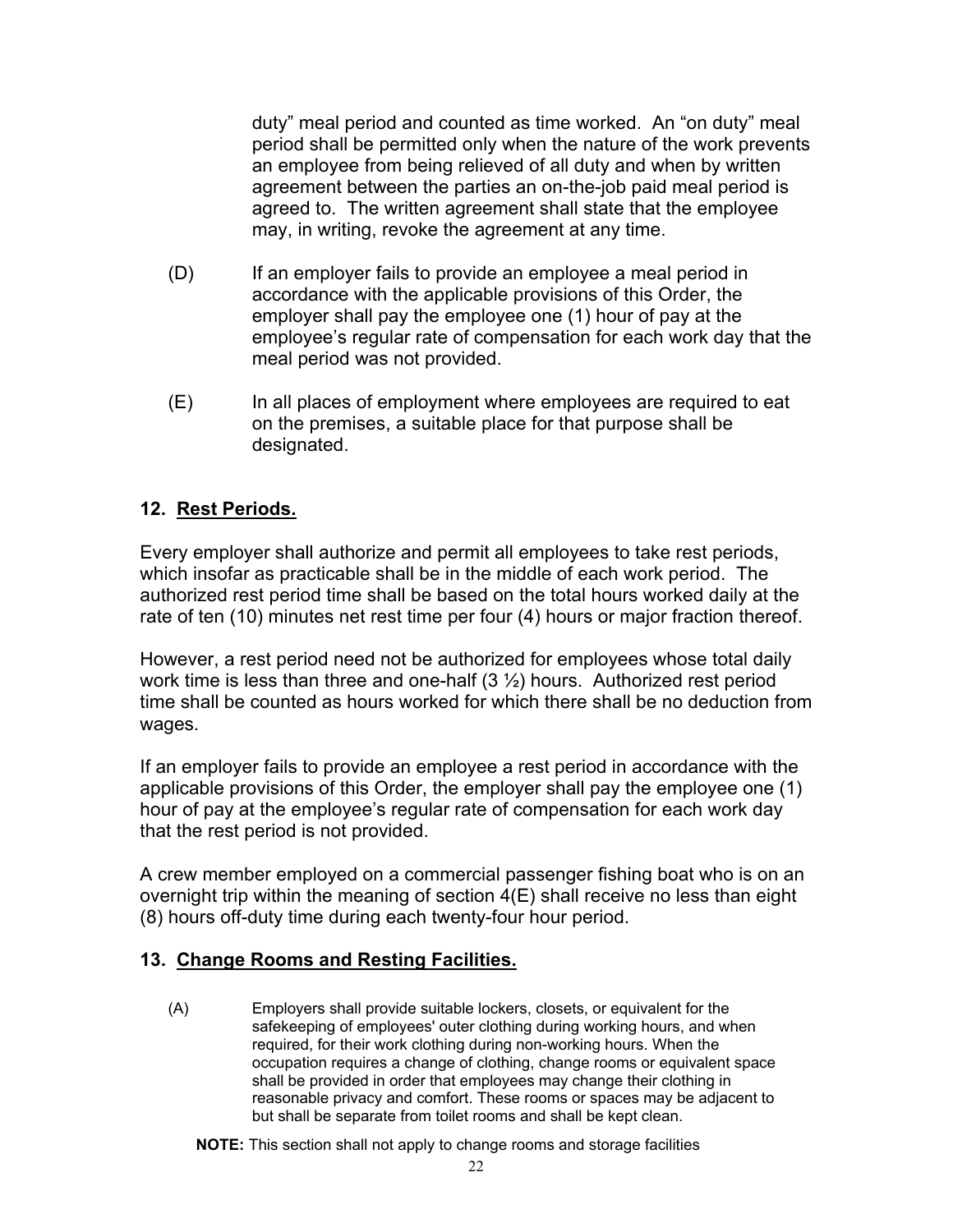regulated by the Occupational Safety and Health Standards Board.

 $(B)$ Suitable resting facilities shall be provided in an area separate from the toilet rooms and shall be available to employees during work hours.

#### **14. Seats.**

- $(A)$ All working employees shall be provided with suitable seats when the nature of the work reasonably permits the use of seats.
- $(B)$ When employees are not engaged in the active duties of their employment and the nature of the work requires standing, an adequate number of suitable seats shall be placed in reasonable proximity to the work area and employees shall be permitted to use such seats when it does not interfere with the performance of their duties.

#### **15. Temperature.**

- $(A)$ The temperature maintained in each work area shall provide reasonable comfort consistent with industry-wide standards for the nature of the process and the work performed.
- $(B)$ If excessive heat or humidity is created by the work process, the employer shall take all feasible means to reduce such excessive heat or humidity to a degree providing reasonable comfort. Where the nature of the employment requires a temperature of less than 60° F., a heated room shall be provided to which employees may retire for warmth, and such room shall be maintained at not less than 68°.
- $(C)$ A temperature of not less than 68° shall be maintained in the toilet rooms, resting rooms, and change rooms during hours of use.
- (D) Federal and State energy guidelines shall prevail over any conflicting provision of this section.

#### **16. Elevators.**

Adequate elevator, escalator or similar service consistent with industry-wide standards for the nature of the process and the work performed shall be provided when employees are employed four floors or more above or below ground level.

#### **17. Exemptions.**

If, in the opinion of the Division after due investigation, it is found that the enforcement of any provision contained in section 7, Records; section 12, Rest Periods; section 13, Change Rooms and Resting Facilities; section 14, Seats; section 15, Temperature; or section 16, Elevators, would not materially affect the welfare or comfort of employees and would work an undue hardship on the employer, exemption may be made at the discretion of the Division. Such exemptions shall be in writing to be effective and may be revoked after reasonable notice is given in writing. Application for exemption shall be made by the employer or by the employee and/or the employee's representative to the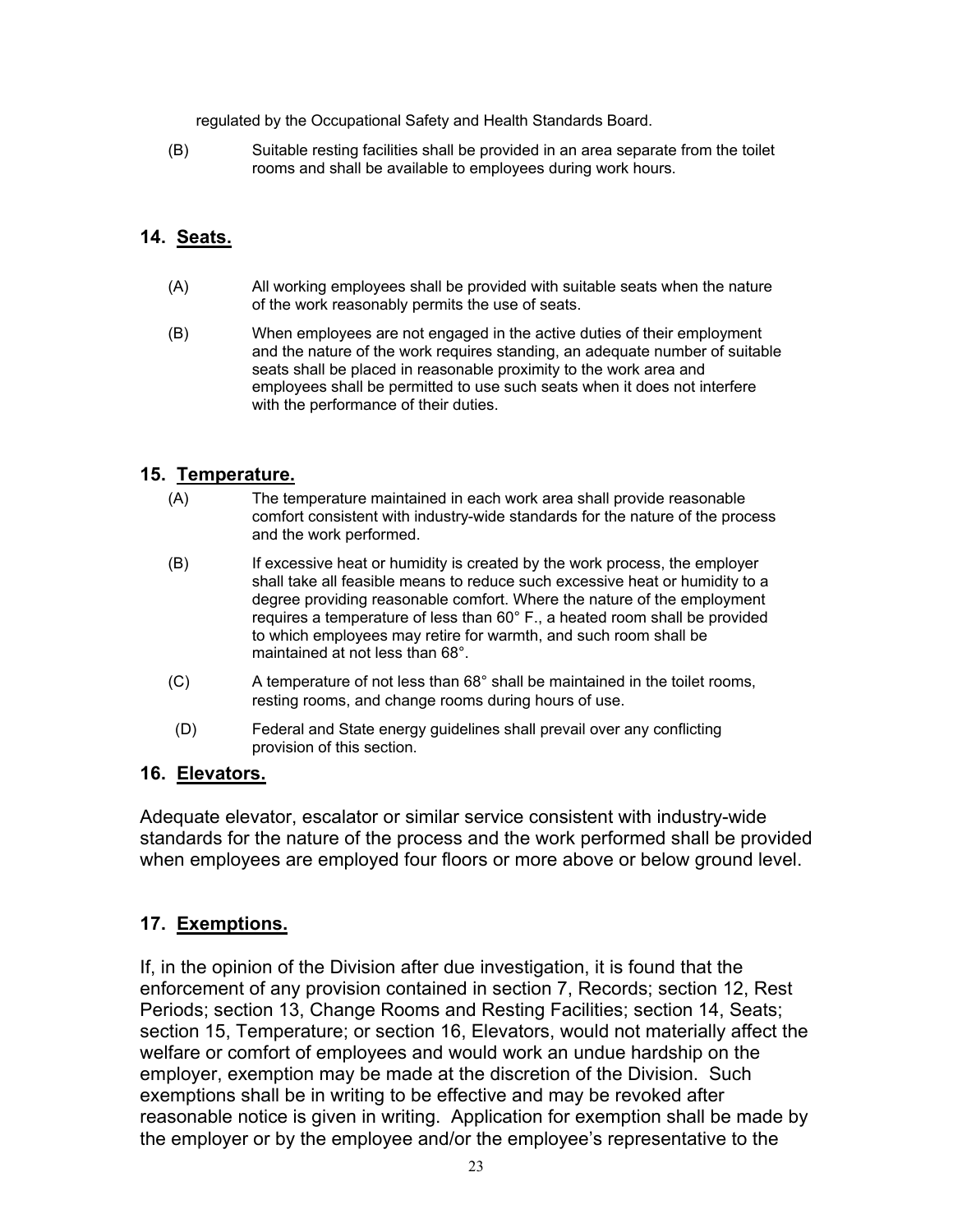Division in writing. A copy of the application shall be posted at the place of employment at the time the application is filed with the Division.

# **18. Filing Report s.**

(See California Labor Code, Section 1174(a))

# **19 .Inspection.**

(See California Labor Code, Section 1174)

# **20. Penalties.** (See Labor Code, Section 1199)

In addition to any other civil penalties provided by law, any employer or any other person acting on behalf of the employer who violates, or causes *to be* violated, the provisions of this order, shall be subject to the civil penalty of:

- (A) Initial Violation -- \$50.00 for each underpaid employee for each pay period during which the employee was underpaid in addition to the amount which is sufficient to recover unpaid wages.
- (B) Subsequent Violations -- \$100.00 for each underpaid employee for each pay period during which the employee was underpaid in addition to an amount which is sufficient to recover unpaid wages.
- (C) The affected employee shall receive payment of all wages recovered.

The Labor Commissioner may also issue citations pursuant to Labor Code § 1197.1 for payment of wages for overtime work in violation of this order*.* 

# **21. Separability**

If the application of any provision of this Order, or any section, subsection, subdivision, sentence, clause, phrase, word, or portion of this Order should be held invalid or unconstitutional or unauthorized or prohibited by statute, the remaining provisions thereof shall not be affected thereby, but shall continue to be given full force and effect as if the part so held invalid or unconstitutional had not been included herein.

# **22. Posting of Order**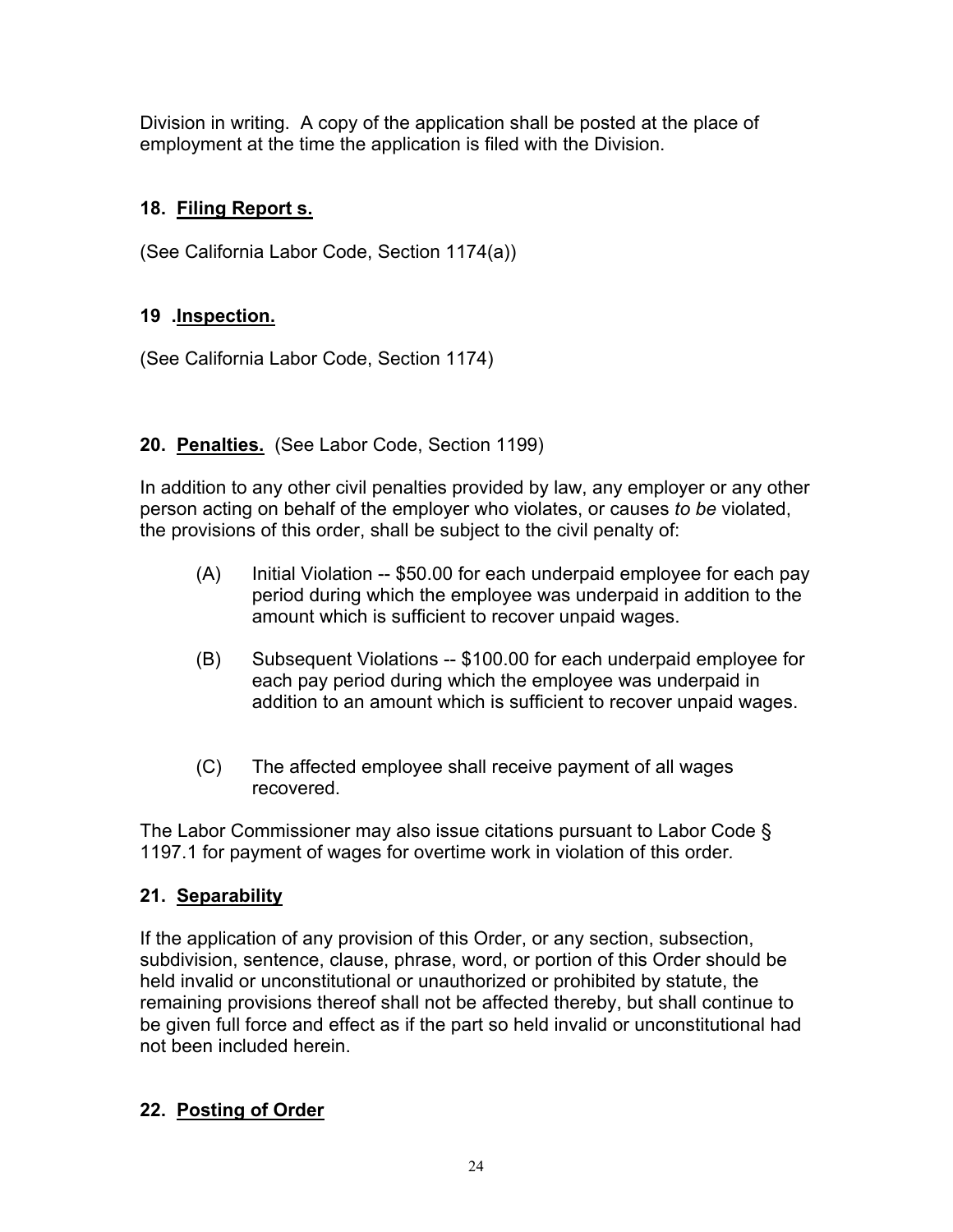Every employer shall keep a copy of this Order posted in an area frequented by employees where it may be easily read during the work day. Where the location of work or other conditions make this impractical, every employer shall keep a copy of this Order and make it available to every employee upon request.

#### **EXCERPTS FROM THE LABOR CODE**

**Section 98.6.** (a) No person shall discharge or in any manner discriminate against any employee because such employee has filed any bona fide complaint or claim or instituted or caused to be instituted any proceeding under or relating to his rights, which are under the jurisdiction of the Labor Commissioner, or has testified or is about to testify in any such proceeding or because of the exercise by such employee on behalf of himself or others of any rights afforded him.

(b) Any employee who is discharged, threatened with discharge, demoted, suspended, or in any other manner discriminated against in the terms and conditions of such employment because such employee has made a bona fide complaint or claim to the division pursuant to this part shall be entitled to reinstatement and reimbursement for lost wages and work benefits caused by such acts of the employer. Any employer who willfully refuses to hire, promote, or otherwise restore an employee or former employee who has been determined to be eligible for such rehiring or promotion by a grievance procedure, arbitration or hearing authorized by law, is guilty of a misdemeanor.

**Note:** Nothing in this act shall be construed to entitle an employee to reinstatement or reimbursement for lost wages or work benefits if such employee willfully misrepresents any facts to support a complaint or claim filed with the Labor Commissioner.

**Section 200.** As used in this article: (a) "Wages" includes all amounts for labor performed by employees of every description, whether the amount is fixed or ascertained by the standard of time, task, piece, commission basis, or other method of calculation.

**Section 201.** If an employer discharges an employee, the wages earned and unpaid at the time of discharge are due and payable immediately.

**Section 202.** If an employee not having a written contract for a definite period quits his employment, his wages shall become due and payable not later than 72 hours thereafter, unless the employee has given 72 hours previous notice of his intention to quit, in which case the employee is entitled to his wages at the time of quitting.

**Section 226.** (a) Every employer shall semimonthly, or at the time of each payment of wages, furnish each of his or her employees either as a detachable part of the check, draft, or voucher paying the employee's wages, or separately when wages are paid by personal check or cash, an itemized statement in writing showing: (1) gross wages earned; (2) total hours worked by each employee whose compensation is based on an hourly wage; (3) all deductions; provided, that all deductions made on written orders of the employee may be aggregated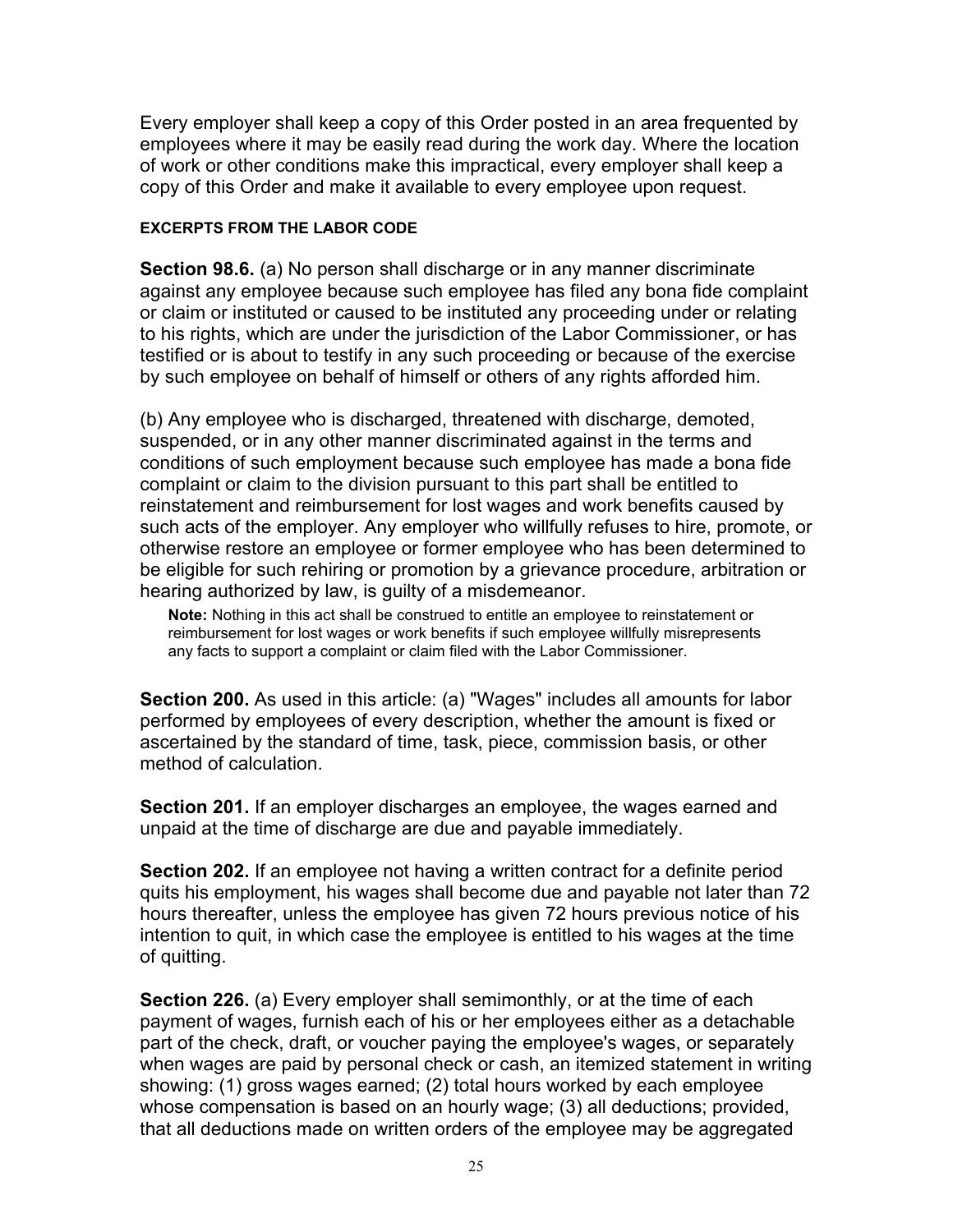and shown as one item; (4) net wages earned; (5) the inclusive dates of the period for which the employee is paid; (6) the name of the employee and his or her social security number; and (7) the name and address of the legal entity which is the employer.

**Section 1174.** Every person employing labor in this state shall:

(a) Furnish to the commission, at its request, reports or information which the commission requires to carry out this chapter. Such reports and information shall be verified if required by the commission or any member thereof.

(b) Allow any member of the commission or the employees of the Division of Labor Standards Enforcement free access to the place of business or employment of such person to secure any information or make any investigation which they are authorized by this chapter to ascertain or make. The commission may inspect or make excerpts, relating to the employment of employees, from the books, reports, contracts, payrolls, documents, or papers of such person.

(c) Keep a record showing the names and addresses of all employees employed and the ages of all minors.

(d) Keep at a central location in the state or at the plants or establishments at which employees are employed, payroll records showing the hours worked daily by, and the wages paid to, employees employed at the respective plants or establishments, and which shall be kept in accordance with rules established for this purpose by the commission, but in any case shall be kept on file for not less than two years. (1937 ch. 90, 1945 ch.1431, 1972 ch. 1122, 1979 ch. 373, 1990 ch. 1379)

**Section 1191.** For any occupation in which a minimum wage has been established, the commission may issue to an employee who is mentally or physically handicapped, or both, a special license authorizing the employment of the licensee for a period not to exceed one year from date of issue, at a wage less than the legal minimum wage. The commission shall fix a special minimum wage for the licensee. Such license may be renewed on a yearly basis.

**Section 1191.5.** Notwithstanding the provisions of Section 1191, the commission may issue a special license to a nonprofit organization such as a sheltered workshop or rehabilitation facility to permit the employment of employees who have been determined by the commission to meet the requirements in Section 1191 without requiring individual licenses of such employees. The commission shall fix a special minimum wage for such employees. The special license for the nonprofit corporation shall be renewed on a yearly basis, or more frequently as determined by the commission.

**Section 1199.** Every employer or other person acting either individually or as an officer, agent, or employee of another person is guilty of a misdemeanor and is punishable by a fine of not less than one hundred dollars (\$100) or by